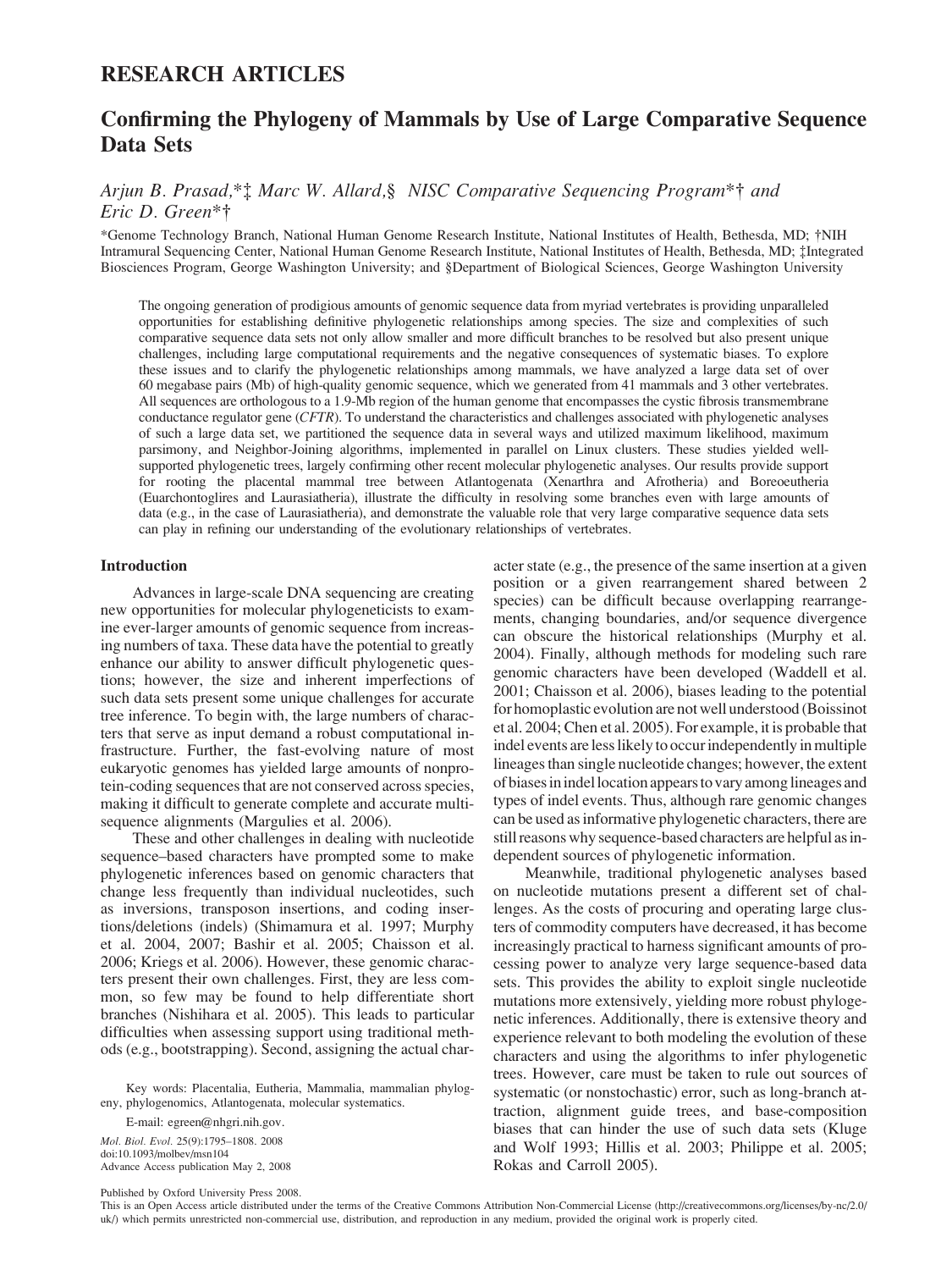Indeed, there remain a number of uncertainties about the mammalian phylogeny that are beginning to be clarified using both substitution-based and rare genomic character– based methods. For example, although recent molecular studies have broken the placental (eutherian) mammals into 4 groups or superorders—Afrotheria (Stanhope et al. 1998), Euarchontoglires (also called Supraprimates by Waddell et al. 2001), Laurasiatheria (Waddell, Okada, and Hasegawa 1999), and Xenarthra (Cope 1889)—the relative arrangement of these groups is uncertain (Waddell, Okada, and Hasegawa 1999; Madsen et al. 2001; Murphy, Eizirik, Johnson, et al. 2001; Waddell et al. 2001; Scally et al. 2002; Kriegs et al. 2006; Nishihara et al. 2006). Studies investigating the relationships among these 4 mammalian superorders agree that Euarchontoglires and Laurasiatheria should be grouped together to form Boreoeutheria (Murphy, Eizirik, O'Brien, et al. 2001; Springer and de Jong 2001; Waddell et al. 2001; Kriegs et al. 2006; Nishihara et al. 2006), although the exact root among the 3 remaining groups (Boreoeutheria, Afrotheria, and Xenarthra) remains unsettled. Most molecular analyses have weakly supported a basal Afrotherian root (Murphy, Eizirik, O'Brien, et al. 2001; Waddell et al. 2001; Scally et al. 2002; Amrine-Madsen et al. 2003; Waddell and Shelley 2003; Kriegs et al. 2006; Nikolaev et al. 2007; Nishihara et al. 2007), whereas a few have weakly supported the association of Afrotheria and Xenarthra to form Atlantogenata, thereby placing the root between Atlantogenata and Boreoeutheria (Waddell, Cao, et al. 1999; Madsen et al. 2001; Delsuc et al. 2002; Lin et al. 2002; Waddell and Shelley 2003; Hallstrom et al. 2007; Murphy et al. 2007; Waters et al. 2007). On the other hand, the traditional placement of Xenarthra at the root of the placental tree, with Boreoeutheria and Afrotheria together forming Epitheria, has been supported by others (Shoshani and McKenna 1998).

Several recent studies have further investigated these issues, leading to different conclusions. Kriegs et al. (2006) identified 2 shared transposon insertions in Afrotheria and Boreoeutheria that could not be found in Xenarthra or in an opossum outgroup, although they did not consider these results statistically significant. Nikolaev et al. (2007) used comparative sequence data generated for 1% of the human genome (as part of the ENCODE project) to examine the root of Placentalia; they reported significant support for a root between Afrotheria and Exafroplacentalia (Boreoeutheria  $+$  Xenarthra), though they found it necessary to perform separate analyses on conserved noncoding sequences and amino-acid sequences to exclude both other possible roots. Murphy et al. (2007) searched for informative coding indels within whole-genome sequence data, finding 4 examples supporting Atlantogenata as the root and none supporting the 2 alternative roots; they also identified 2 retroelement insertions with well-conserved flanking sequence that also support Atlantogenata as the root. In addition, Waters et al. (2007) analyzed a phylogeny of L1 sequences and found further support for Atlantogenata as the root. Hallstrom et al. (2007) and Wildman et al. (2007) used coding sequence extracted from whole-genome shotgun sequencing data to find support for an Atlantogenatan root; however, Nishihara et al. (2007) used a similar data set and found that the use of more complex models of evolution that partitioned individual genes suggested an Afrotherian root. Another unresolved issue in mammalian phylogenetics relates to the relationships among orders within Laurasiatheria. Though the monophyly of Laurasiatheria is fairly well established, the relative arrangements within this taxon have been difficult to establish (aside from placing Eulipotyphla at the base of Laurasiatheria) (Murphy, Eizirik, O'Brien, et al. 2001; Waddell et al. 2001; Arnason and Janke 2002; Chaisson et al. 2006; Nishihara et al. 2006).

To investigate some of the above issues, we sought to confirm and refine the mammalian phylogeny by examining the performance of nucleotide-based phylogenetic analyses using very large genomic sequence data sets. Specifically, we mapped, sequenced, assembled, and analyzed a large genomic region  $(\sim 1.9$  Mb in humans) in 41 mammals, 1 bird, and 2 fishes. Here, we report the experience and results of performing phylogenetic analyses of this large  $(>= 69$  Mb) comparative sequence data set.

#### Methods

The comparative sequence data set analyzed here (available at<http://www.nisc.nih.gov/data>) is an expanded version of that reported by Thomas et al. (2003), with all sequences orthologous to a 1.9-Mb region of human chromosome 7 (build hg18, chr7:115,597,757–117,475,182) that includes 10 known genes (e.g., CFTR, ST7, and CAV1). All species' sequences were generated by first isolating bacterial artificial chromosome (BAC) clones from the orthologous genomic region using overgo-based hybridization methods (Thomas et al. 2002) and then generating high-quality sequence of each selected BAC (Blakesley et al. 2004). For each species, sets of overlapping BAC sequences were compiled into a single ordered and oriented sequence. The assembled BAC sequences are provided as supplementary data online (available at [http://](http://www.nisc.nih.gov/data) [www.nisc.nih.gov/data\)](http://www.nisc.nih.gov/data). All the analyzed sequences were generated in this fashion as part of the NIH Intramural Sequencing Center Comparative Sequencing Program (Thomas et al. 2003), except for the human sequence (generated by the International Human Genome Sequencing Consortium [2001]) and the Fugu sequence (generated by the Fugu Genome Consortium [Aparicio et al. 2002]). Table 1 provides a list of the species whose sequences were analyzed.

The assembled sequences were aligned using the threaded blockset aligner (TBA), a local alignment program designed to generate multisequence alignments of large data sets (Blanchette et al. 2004). The final alignment size of all alignable sequence in the data set was 44 taxa by 6,270,442 characters. The initial alignment guide tree was based on the results of Murphy, Eizirik, Johnson, et al. (2001); this was then modified to test alternate hypotheses and to verify that the results were not dependent on the alignment guide tree (see Results and Discussion). The alignment was divided into partitions (i.e., corresponding subportions of the genomic region, as described below) using custom perl scripts (available on request).

Coding sequences were identified based on data from the Consensus CDS Project [\(http://www.ncbi.nlm.nih.gov/](http://www.ncbi.nlm.nih.gov/CCDS)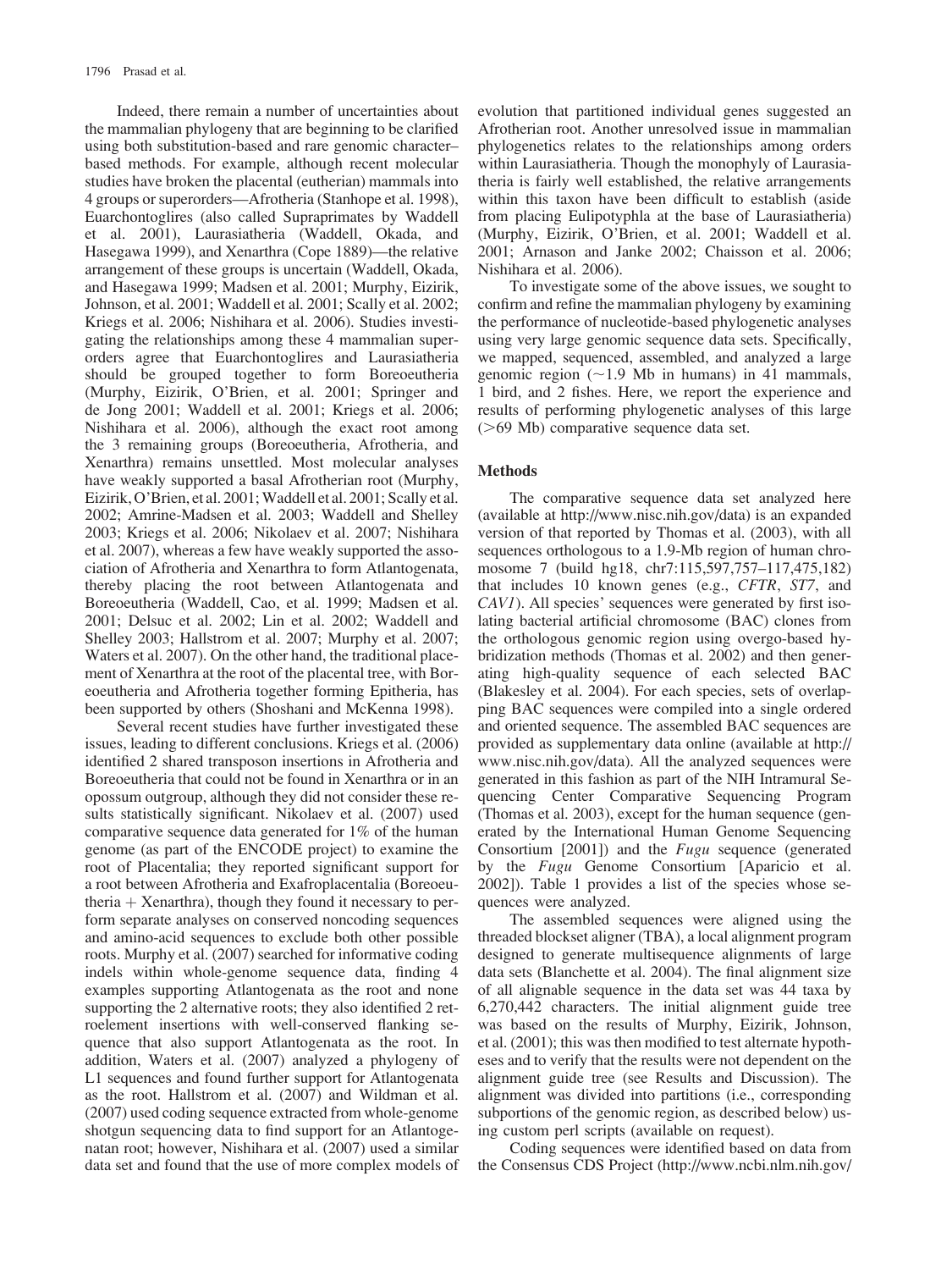| Table 1 |                                                   |  |  |
|---------|---------------------------------------------------|--|--|
|         | <b>Multispecies Comparative Sequence Data Set</b> |  |  |

| Clade           | Scientific Name                 | Common Name               | Total Sequence <sup>a</sup> | Codingb | Conserved Noncoding <sup>c</sup> |  |
|-----------------|---------------------------------|---------------------------|-----------------------------|---------|----------------------------------|--|
|                 | Homo sapiens                    | Human                     | 1,877,426                   | 20,647  | 102,884                          |  |
|                 | Pan troglodytes                 | Chimpanzee                | 1,573,483                   | 17,962  | 86,513                           |  |
|                 | Gorilla gorilla gorilla         | Lowland gorilla           | 1,761,981                   | 20,489  | 93,962                           |  |
|                 | Pongo pygmaeus abelii           | Sumatran orangutan        | 1,478,010                   | 18,344  | 80,548                           |  |
|                 | Hylobates gabriellae            | Red-cheeked gibbon        | 2,154,624                   | 20,122  | 97,708                           |  |
|                 | Colobus guereza                 | Black and white colobus   | 2,023,939                   | 20,575  | 99,065                           |  |
|                 | Cercopithecus aethiops vervet   | Vervet monkey             | 1,555,031                   | 18,638  | 87,051                           |  |
|                 | Macaca mulatta                  | Rhesus macaque            | 1,678,549                   | 20,569  | 92,538                           |  |
| Catarrhini      | Papio cynocephalus anubis       | Olive baboon              | 1,680,295                   | 20,575  | 89,897                           |  |
|                 | Callithrix jacchus              | White-tufted-ear marmoset | 1,869,361                   | 19,783  | 88,306                           |  |
|                 | Callicebus moloch               | Dusky titi                | 1,810,674                   | 18,263  | 84,974                           |  |
|                 | Aotus nancymai                  | Owl monkey                | 2,059,585                   | 20,581  | 96,483                           |  |
| Platyrrhini     | Saimiri boliviensis boliviensis | Bolivian squirrel monkey  | 1,695,311                   | 16,692  | 67,548                           |  |
|                 | Otolemur garnettii              | Small-eared galago        | 1,732,353                   | 20,373  | 86,512                           |  |
|                 | Lemur catta                     | Ring-tailed lemur         | 1,399,362                   | 20,545  | 84,060                           |  |
| Strepsirrhini   | Microcebus murinus              | Gray mouse lemur          | 1,541,029                   | 19,103  | 86,239                           |  |
|                 | Rattus norvegicus               | Norway rat                | 1,883,088                   | 20,344  | 78,983                           |  |
|                 | Mus musculus                    | Mouse                     | 1,486,509                   | 19,079  | 73,094                           |  |
|                 | Cavia porcellus                 | Guinea pig                | 1,815,594                   | 20,504  | 85,548                           |  |
| Rodentia        | Spermophilus tridecemlineatus   | 13-lined ground squirrel  | 1,757,846                   | 20,505  | 89,020                           |  |
| Lagomorpha      | Oryctolagus cuniculus           | New Zealand white rabbit  | 1,889,755                   | 20,453  | 81,226                           |  |
|                 | Bos taurus                      | Cow                       | 2,022,671                   | 20,357  | 85,135                           |  |
|                 | Ovis aries                      | Sheep                     | 1,816,302                   | 20,149  | 76,197                           |  |
|                 | Muntiacus muntjak vaginalis     | Indian muntjac            | 1,450,172                   | 15,340  | 67,216                           |  |
| Cetartiodactyla | Sus scrofa domestica            | Domestic pig              | 1,198,526                   | 17,006  | 60,133                           |  |
| Perissodactyla  | Equus caballus                  | Horse                     | 1,423,288                   | 17,580  | 75,633                           |  |
|                 | Felis catus                     | Cat                       | 1,737,938                   | 20,374  | 81,560                           |  |
|                 | Neofelis nebulosa               | Clouded leopard           | 1,691,656                   | 16,001  | 74,568                           |  |
|                 | Canis familiaris                | Dog                       | 1,317,853                   | 16,374  | 69,142                           |  |
| Carnivora       | Mustela putorius furo           | Domestic ferret           | 1,494,791                   | 20,456  | 75,743                           |  |
|                 | Carollia perspicillata          | Seba's short-tailed bat   | 1,069,438                   | 14,424  | 38,369                           |  |
| Chiroptera      | Rhinolophus ferrumequinum       | Greater horseshoe bat     | 1,684,815                   | 20,495  | 85,118                           |  |
|                 | Atelerix albiventris            | Middle-African hedgehog   | 1,985,767                   | 20,081  | 72,111                           |  |
| Eulipotyphla    | Sorex araneus                   | European common shrew     | 1,734,562                   | 18,845  | 63,737                           |  |
| Xenarthra       | Dasypus novemcinctus            | Armadillo                 | 1,454,970                   | 16,850  | 59,554                           |  |
|                 | Loxodonta africana              | African elephant          | 2,040,789                   | 20593   | 87,812                           |  |
| Afrotheria      | Echinops telfairi               | Lesser hedgehog tenrec    | 1,765,269                   | 18,087  | 74,734                           |  |
|                 | Didelphis virginiana            | North American opossum    | 1,627,985                   | 15,114  | 45,484                           |  |
|                 | Monodelphis domestica           | Gray short-tailed opossum | 1,174,555                   | 12,480  | 33,565                           |  |
| Marsupialia     | Macropus eugenii                | Tammar wallaby            | 1,846,640                   | 18,545  | 61,489                           |  |
| Monotremata     | Ornithorhynchus anatinus        | Duck-billed platypus      | 1,268,713                   | 18,543  | 49,457                           |  |
| Aves            | Gallus gallus                   | Chicken                   | 744,025                     | 19,934  | 32,648                           |  |
|                 | Tetraodon nigroviridis          | Tetraodon                 | 257,833                     | 16,938  | 7,760                            |  |
| Actinopterygii  | Fugu rubripes                   | Fugu                      | 273,621                     | 17,033  | 7,779                            |  |
| Total           |                                 |                           | 69,805,984                  | 825,745 | 3,217,103                        |  |

<sup>a</sup> The total amount of assembled sequence (in bases) following removal of low-quality sequence and overlaps between BAC sequences (Thomas et al. 2003).

<sup>b</sup> The number of bases in the coding partition (see text for details).

c The number of bases in the conserved noncoding partition (see text for details).

CCDS), as provided on the UCSC Genome Browser (hg17 build;<http://www.genome.ucsc.edu>). This approach was used for all genes except MET, which was derived from the longest GENCODE annotation [\(http://genome.imim.es/gencode/\)](http://genome.imim.es/gencode/) because it was not present in the Consensus CDS annotation. Coding regions within the multisequence alignment were manually edited, and areas of uncertain alignment were removed, with gap columns added where necessary to maintain phase using jalView 2.2.1 (Clamp et al. 2004). Codon position partitions were generated using every third base of the alignment.

Evolutionarily conserved sequences were identified using annotations represented on the ''17-way Most Conserved'' track of the UCSC Genome Browser (hg18 build) (Kent et al. 2002; Karolchik et al. 2004; Siepel et al. 2005).

These annotations reflect conserved elements that were detected using phastCons (Siepel et al. 2005), which applies a 2-state conserved versus nonconserved phylogenetic hidden Markov model to a 17-species multisequence alignment. PhastCons also uses the 5-parameter general time reversible (GTR) model of sequence evolution with a scaling parameter for conserved sequence. With the parameters used for generating the 17-way Most Conserved track, 90% of the human coding bases in our analyzed genomic region reside within conserved regions. For the studies described here, we extracted all coding bases from the annotated conserved regions, leaving a conserved noncoding sequence partition of 104,918 human bases and a total alignment (including gaps) of 132,422 bases. A character state matrix (coding plus conserved noncoding) was created by adding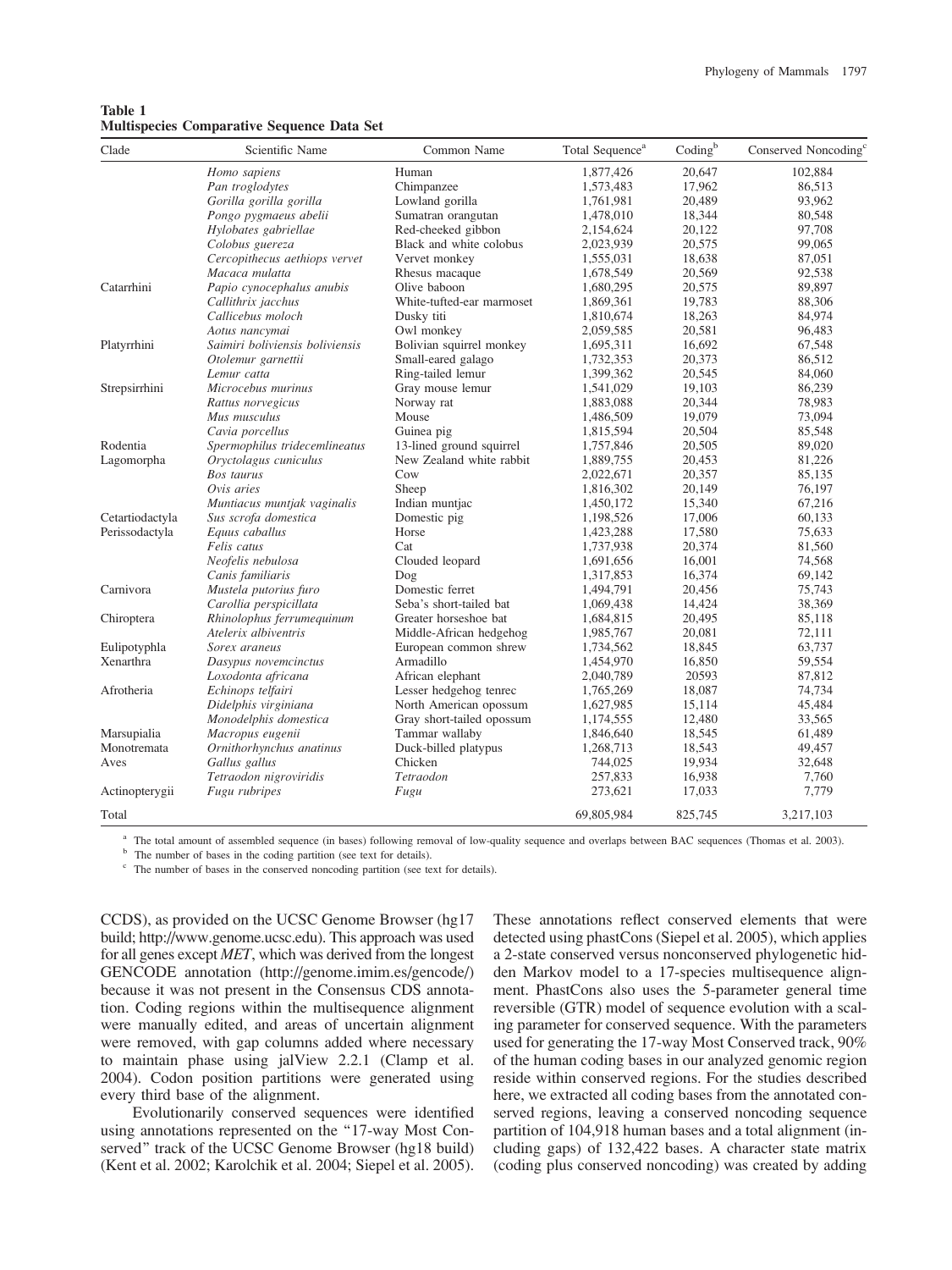all manually edited protein-coding sequence alignments to the above conserved noncoding sequence alignment. We also generated another conserved sequence matrix for comparison purposes using Gblocks 0.91b, which uses a phylogenetically naive approach to identify sequence conservation (parameters: minimum 23 sequences for a conserved position, minimum 37 sequences for a flanking position, maximum 8 contiguous nonconserved positions, minimum initial block length of 10, minimum block length of 10, and half allowed gap positions) (Castresana 2000). The resulting matrix of conserved sequences contained 77,961 bases.

The extraction of specific bases and conversion of data files to FASTA, NEXUS, or PHYLIP formats for subsequent analyses were performed using custom perl scripts (available on request). Maximum parsimony tree searching was performed using PAUP\* 4.0b10 (Swofford 2003). All trees were rooted using the fishes (*Fugu* and *Tetraodon*) as outgroup taxa, and a constraint for the monophyly of mammals was used. Maximum parsimony trees were generated using random addition replicates as well as bootstrapped with 1,000 replicates of 10 random addition subtree pruning regrafting runs. Neighbor-Joining trees were generated with 1,000 bootstrap replicates using maximum likelihood (ML) HKY85 distances. Incongruence length difference (ILD) or partition homogeneity tests were performed with 1,000 replicates of 10 Tree Bisection-Reconnection random addition tree searches with PAUP\* (Bull et al. 1993; Cunningham 1997).

The monophyly of mammals was constrained for all tree searching, except when performing ILD tests, Shimodaira–Hasegawa tests (SH tests), or otherwise noted (Shimodaira and Hasegawa 1999). Bayesian phylogenetic analysis was performed with both partitioned likelihood models and single partition models using the MPI version of MrBayes v3.1.2 and GTR  $+$  I  $+$   $\Gamma$  models, as suggested by MrModeltest or Modeltest (Posada and Crandall 1998; Nylander 2004). For the MrBayes analysis, model parameters were estimated from the data, and default priors were used. Metropolis-coupled Markov chain Monte Carlo chains were run for 500,000 or 1,000,000 generations, sampling every 100 generations and using 6 heated chains per each of 2 independent runs. Stationarity was confirmed by manual inspection for convergence of independent runs as well as topological and likelihood value stability. Majority rules consensus trees were generated from the final two-thirds of sampled trees using PAUP. Bootstrapped Bayesian runs were performed using seqboot from PHYLIP to create 100 bootstrap data sets, which were then independently analyzed with MrBayes using the settings described above (500,000 generations, sampling every 100 generations, with the final  $6,668$  sampled trees used for the consensus) (Felsenstein 2007). The RY-coded coding plus conserved non-coding sequence matrix was run to 5,000,000 generations, the average likelihood values increased until around 500,000 generations, but a single tree became completely resolved before 200,000 generations (data not shown).

ML tree searches were performed with the GTR  $+ \Gamma$ model using RAxML-VI-HPC v2.1.3 (Stamatakis 2006). A proportion of invariable sites was not used because that parameter (I) is not implemented in RAxML-VI-HPC v2.1.3

(Stamatakis 2006). The best ML trees were obtained by performing greater than 20 independent tree searches from both completely random and random addition parsimony-based starting trees (default for RAxML) using the "-f d" high-performance hill-climbing algorithm. Highest likelihood trees from multiple runs of RAxML were the same as the trees obtained from multiple runs of PHYML using GTR  $+ \Gamma + I$  models for several data sets tested (Guindon and Gascuel 2003). Even though its hill-climbing algorithm was slightly more likely to end at local maxima, we used RAxML because a single run with the conserved sequence partition took roughly one-third the time  $(\sim 1.5 \text{ h})$ and one-tenth the RAM  $(\sim 400$  Mb) compared with PHYML; this allowed for more efficient use of available cluster resources. Bootstrap replicates were performed using the parallelized MPI-enabled version of RAxML-VI-HPC v2.1.3 with default settings. SH tests were performed with the best ML trees found using 15 random addition runs of RAxML using constraints for taxa in question. The best trees were used for SH tests with PAUP\* and 10,000 RELL replicates with the GTR  $+ \Gamma + I$  model (Shimodaira and Hasegawa 1999). All tree searching was performed using Linux clusters. Analyses with PAUP and RAxML were scripted and split using custom perl and shell scripts. Trees were visualized with the assistance of TreeGraph (Muller and Muller 2004).

## Results and Discussion

#### **Overview**

We generated and compiled a high-quality comparative sequence data set consisting of sequences from 44 vertebrate species (table 1), all of which are orthologous to a 1.9-Mb region on human chromosome 7 (Thomas et al. 2003). This entire genomic region is syntenic in all mammals, reptiles, and fishes that we have examined to date (including some whose sequence was not analyzed in this study). Together, the consistent long-range synteny, Blastbased sequence comparisons, and nature of the cross-species BAC isolation and mapping process (see Thomas et al. [2002]) confirm the orthologous relationship of the sequences within the analyzed data set. The amount of assembled, annotated, and quality-trimmed sequence in the data set varies from 257 kb from  $Fugu$  to 2 Mb from elephant, with this variance reflecting both intrinsic differences in the size of the genomic region among species as well as incomplete sequence coverage for some species (see table 1).

Sequences were aligned using TBA (Blanchette et al. 2004). Because TBA produces local multisequence alignments, it handles small inversions or other local rearrangements well and avoids incorporating regions where the alignment uncertainty is high (Blanchette et al. 2004; Pollard et al. 2006). Protein-coding sequences were excised and manually edited to constrain coding indels to multiples of 3 bases, unless there was significant evidence for other indel sizes. We also removed any portions of the alignment where gap positions could not be easily determined. From this alignment, we made a coding sequence matrix, which contained 20,647 human-coding bases and 21,129 total characters; this matrix was then analyzed with ML, Bayesian, maximum parsimony, and Neighbor-Joining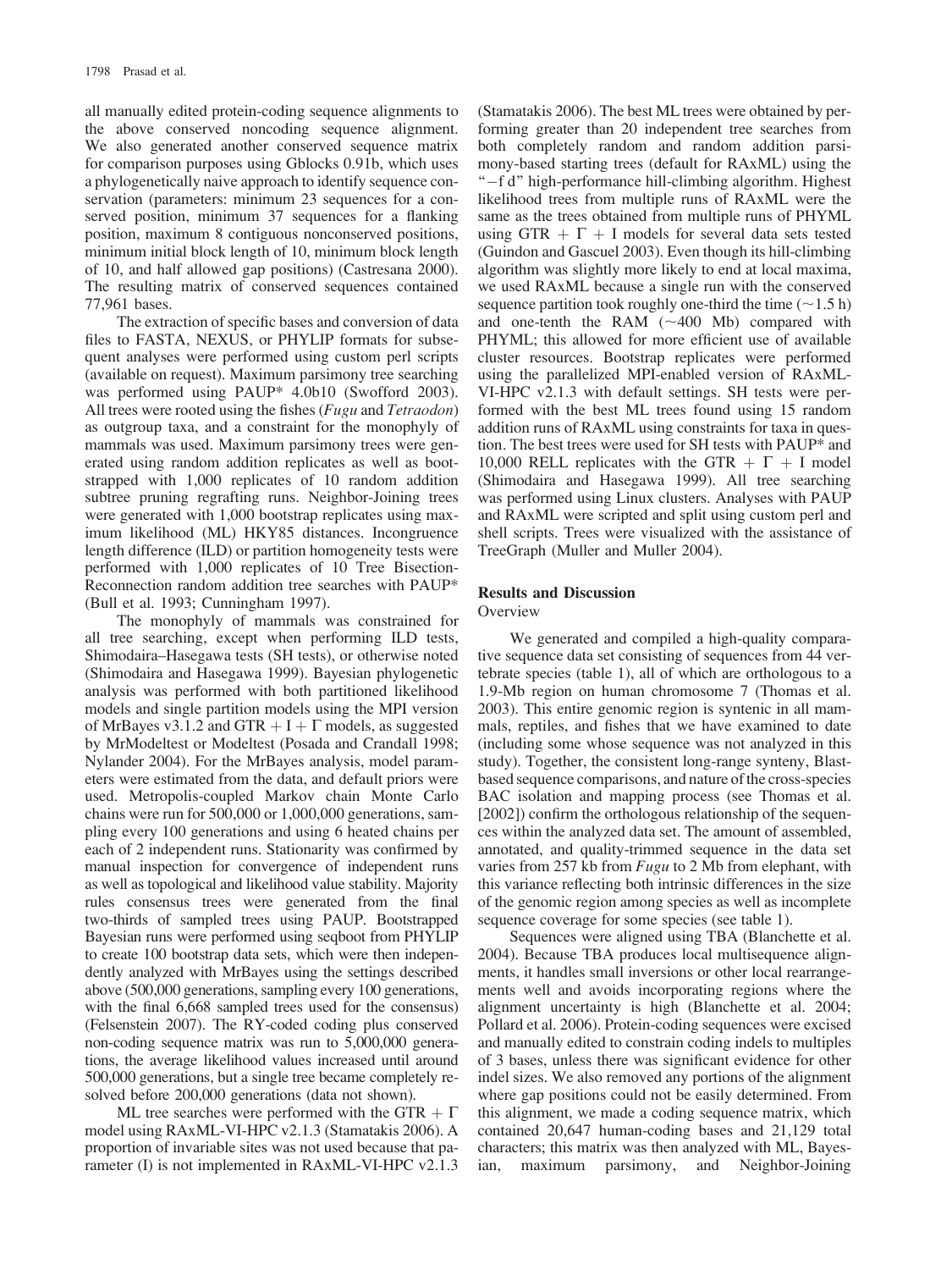

FIG. 1.—ML tree derived from the analysis of the coding sequence partition using RY-coded bases and a codon position partitioned CF +  $\Gamma$ model. Branch lengths indicate likelihood-inferred substitutions per site with a GTR  $+ \Gamma$  model. ML bootstrap proportions are listed above Bayesian posterior probabilities for all branches at less than 100% bootstrap proportion and 1.0 Bayesian posterior probability support. Platypus was constrained to the mammals (its branch is marked with an asterisk to reflect this). The fishes (Tetraodon and Fugu) were used to root, but their branches are not shown. Branch lengths were optimized using ML from nucleotide-coded data with a GTR  $+ \Gamma$  model.

approaches. Bayesian analysis yielded a highly resolved tree with posterior probabilities of 1.0 for all nodes (supplementary fig. 1, Supplementary Material online). This tree is fully congruent with the ML tree, and both trees are largely in agreement with other recent phylogenetic studies (Waddell, Cao, et al. 1999; Murphy, Eizirik, Johnson, et al. 2001; Murphy, Eizirik, O'Brien, et al. 2001; Waddell et al. 2001; Delsuc et al. 2002; Lin et al. 2002; Amrine-Madsen et al. 2003; Phillips and Penny 2003; Springer et al. 2003, 2004; Waddell and Shelley 2003; Kriegs et al. 2006; Nishihara et al. 2006; Hallstrom et al. 2007; Murphy et al. 2007), though a few nodes are different than those reported in some of these studies (see below and fig. 1).

The ML bootstrap proportions are significantly lower than Bayesian posterior probabilities. To investigate the relationship between the bootstrap proportions and the Bayes-

ian posterior probabilities, we developed a ''Bayesian bootstrap score'' based on the majority rules consensus tree at stationarity for each bootstrapped data set. The resulting score was only slightly higher than the ML bootstrap proportions (see supplementary fig. 2, Supplementary Material online); these results support the notion that Bayesian posterior probabilities may be misleadingly high in some cases and are not necessarily comparable with traditional bootstrap measures of support (Waddell et al. 2001, 2002; Douady et al. 2003; Yang 2007). It is possible that more complex models and/or Bayesian techniques for combining data could lead to posterior probabilities that better reflect the uncertainties in the tree (Edwards et al. 2007; Liu and Pearl 2007). Some bootstrap replicates resulted in unlikely rearrangements of chicken and platypus (e.g., platypus outside the chicken and other mammals). We also saw this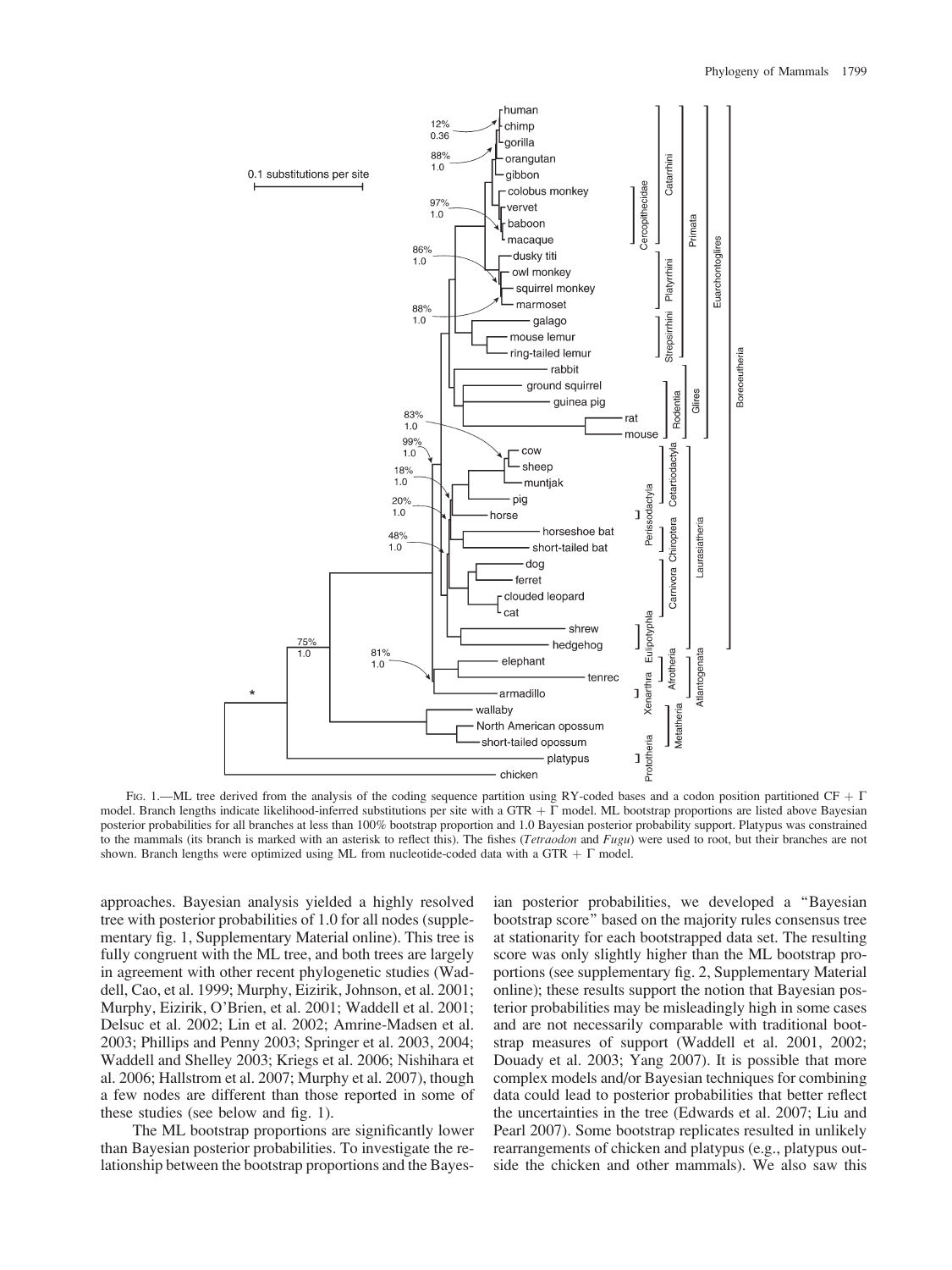when the coding plus conserved noncoding sequence matrix was nucleotide coded and analyzed with maximum parsimony. We believe that these findings are a consequence of the long branches leading to the monotreme and reptile species represented in this study, as well as the low taxon sampling of those groups and the distant fish outgroup. Because these unlikely arrangements affected bootstrap support values, we constrained the monophyly of mammals unless otherwise noted.

Although Bayesian posterior probabilities are high for all branches except the Homo–Pan–Gorilla group (human, chimpanzee, and gorilla), ML support is not sufficient to resolve some branches. In an attempt to rectify this and to take advantage of our notably large sequence data set, we investigated using conserved noncoding sequence for tree construction. Conserved bases were identified using phastCons (Siepel et al. 2005), which utilizes a phylogenetic hidden Markov model to distinguish conserved versus nonconserved sequence and a GTR model of substitution rates to identify conserved segments (other details are provided in Methods). With the parameters used, 90% of the known coding sequence and 5.5% of the presumed noncoding sequence within the region were identified as conserved. We generated a matrix containing 153,552 bases by combining the coding sequence alignment and the conserved noncoding sequence alignment to form a coding plus conserved noncoding sequence matrix; this matrix yielded highly resolved trees with strong branch support (fig. 2).

Although we found significant differences between the trees generated with the coding versus conserved noncoding sequence partitions based on ILD tests ( $P = 0.001$ ), this was entirely due to the less-conserved third codon positions (Bull et al. 1993). When third codon positions were excluded (i.e., using partitions consisting of codon positions 1 and 2 vs. conserved noncoding sequences), there was no significant difference between the results obtained with each partition (ILD test  $P = 0.432$ ; see table 2). RYbased coding of the data (discussed below) eliminated the significant differences between partitions, even when the third codon positions were included (ILD test  $P = 0.328$ ; see table 2). Indeed, we only encountered differences between the trees generated with the 2 partitions on branches that were weakly supported by the coding sequence data set (figs. 1 and 2). Finally, we performed likelihood and Bayesian analysis with models partitioned by codon position (i.e., with the same model of evolution but allowing parameters of those models to vary between partitions); no significant differences in tree topology were seen, although minor differences in branch support scores were noted. Because phastCons bases its identification of conserved sequences on a phylogenetic tree, we also used Gblocks, a phylogenetically naive program for finding conserved regions. We found no differences in the ML tree generated from conserved regions identified by phastCons and Gblocks, with the associated bootstrap proportions similar in both cases (data not shown).

We also examined coding sequence for high-confidence indels, finding 24 phylogenetically informative indels (supplementary fig. 6, Supplementary Material online). A large number of the coding indels were shared by closely related species, such as rat and mouse (7 indels supporting), and separated the fish as our outgroup (5 indels supporting). Notably, we found 3 indels that are homoplastic on any of our trees, 2 of which (labeled ''l'' and ''p'' in supplementary fig. 6, Supplementary Material online) likely reflect multiple independent deletion events as they were detected in marsupials and only 1–3 species in Euarchontoglires. The third indel that appears homoplastic on our trees joins dusky titi to the apes (human, chimpanzee, gorilla, orangutan, and gibbon); this may be the result of lineage sorting or independent events. Although multiple deletion events may be relatively rare, the observed homoplasy suggests that caution should be used in interpreting support for taxa based on small numbers of such events.

#### Nonphylogenetic Signals

Large sequence data sets, such as the one analyzed here, offer the potential to resolve weakly supported branches; however, they can also be prone to detecting nonphylogenetic signals that confound the results (Philippe et al. 2005). We examined several potential sources of ''systematic error'' or ''nonphylogenetic signals,'' attempting to exclude them or to control for their influence (Philippe et al. 2005). Specifically, we considered base-composition bias, incongruence across the genomic region, missing data, influence of the alignment guide tree, and long-branch attraction as possible sources of nonphylogenetic signal. We further examined long-branch attraction during the analysis of various individual taxa.

#### Base Composition

There are significant differences in base composition among species, ranging from 45% to 58%  $G + C$  in the coding sequence partition and 32% to 45%  $G + C$  in the conserved noncoding sequence partition. The chi-square test for homogeneity of base frequencies across taxa was highly significant ( $P < 0.000001$  for all partitions examined, except with codon second positions  $P = 0.00926835$ , though the validity of this test is questionable because it does not take phylogenetic structure into account. To reduce the effects of nonphylogenetic signals due to basecomposition differences among species, we coded the nucleotides as purines or pyrimidines (RY coding) (Phillips et al. 2001, 2004; Philippe et al. 2005). This approach also has the benefit of removing signals deriving from the more common transitions that may be associated with higher rates of saturation due to reversals. Indeed, we found that RY-coding eliminated significant differences in trees supported by the less-conserved codon third positions (table 2). Because of the large data set size, we maintained sufficient signal with RY-coded data to make robust phylogenetic inferences (figs. 1 and 2). We further found that RY-coding eliminates almost all base-composition differences among species. The coefficient of variation between purines and pyrimidines was 84% lower than the coefficient of variation between  $G + C$  and  $A + T$  for the coding sequence partition and 87% lower for the conserved noncoding sequence partition. RY-coding also eliminated significant differences in trees supported by codon third positions (ILD  $P = 0.948$ .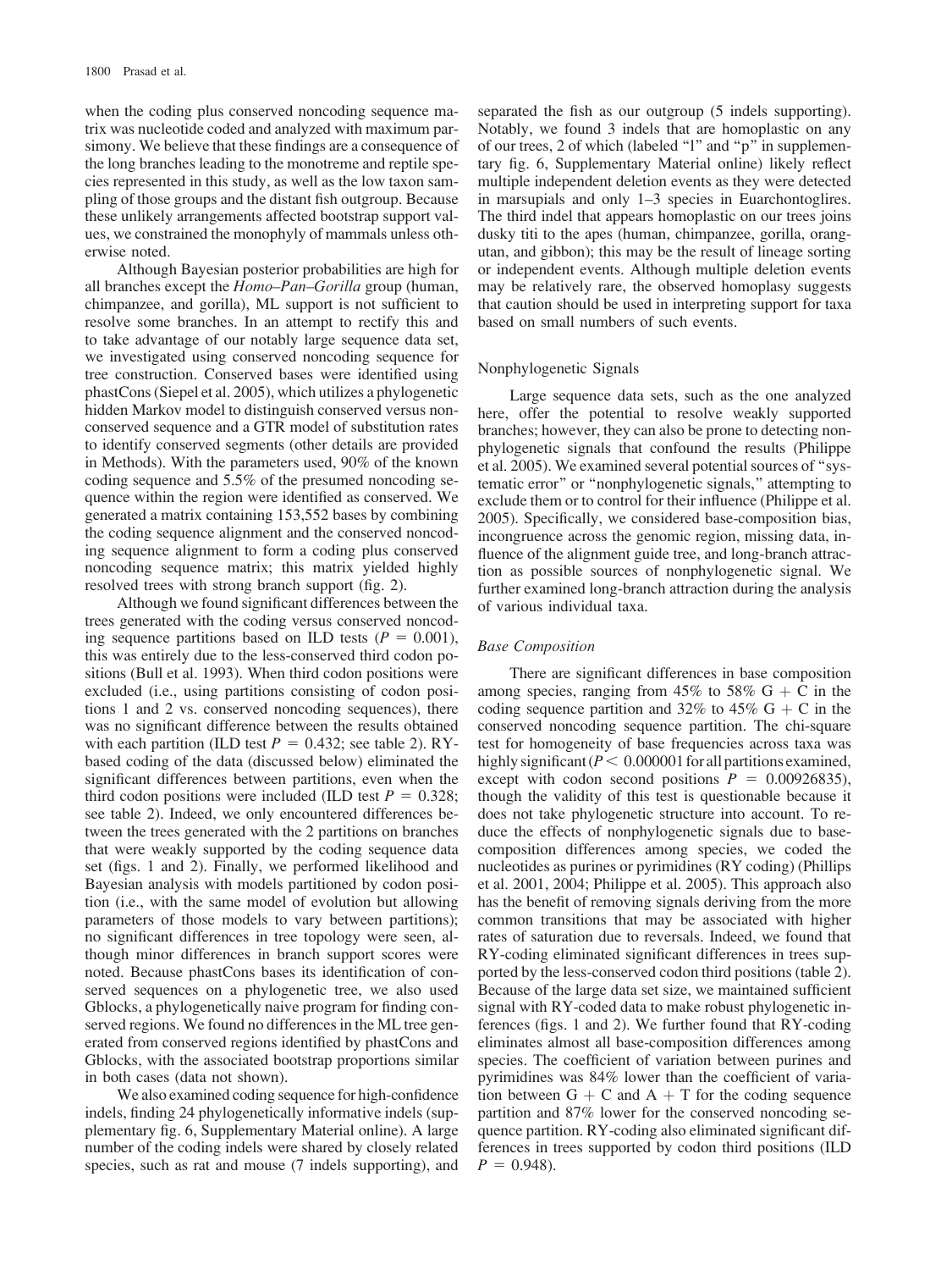

FIG. 2.—ML tree derived from the analysis of coding plus conserved noncoding sequence matrix using RY-coded bases. A CF +  $\Gamma$  model was used, with 4 partitions: 3 for codon positions and 1 for conserved noncoding sequence. Long branches leading to platypus and chicken were abbreviated for clarity. Other features are the same as indicated in figure 1.

# Incongruence Across the Genomic Region

Combining phylogenetic data is thought to potentially be problematic (Bull et al. 1993). For example, recent genome-wide studies in yeast and bacteria encountered problems with combining large numbers of protein-coding sequence alignments (Comas et al. 2007; Edwards et al. 2007). To check for heterogeneity of support across the alignment, we split the coding plus conserved noncoding sequence matrix into 10 equal-sized segments and analyzed

| Table 2                            |  |  |
|------------------------------------|--|--|
| Pairwise ILD P Values <sup>a</sup> |  |  |

| Partition                        | $\text{Coding}^{\rm b}$ | Coding<br>Position $1c$ | Coding<br>Position $2^{\circ}$ | Coding<br>Position $3c$ | Coding<br>Positions 1 and $2^{\circ}$ | Conserved<br>Noncode <sup>d</sup> |
|----------------------------------|-------------------------|-------------------------|--------------------------------|-------------------------|---------------------------------------|-----------------------------------|
| Coding                           |                         |                         |                                |                         |                                       | < 0.001                           |
| Coding $pos1c$                   |                         |                         | 0.323                          | < 0.001                 |                                       | 0.460                             |
| Coding $pos2c$                   |                         | 0.648                   |                                | 0.983                   |                                       | 0.324                             |
| Coding $pos3c$                   |                         | 0.569                   | 0.960                          |                         | 0.002                                 | < 0.001                           |
| Coding pos1 and pos2             |                         |                         |                                | 0.599                   |                                       | 0.432                             |
| Conserved noncoding <sup>a</sup> | 0.328                   | 0.361                   | 0.696                          | 0.951                   | 0.163                                 |                                   |

<sup>a</sup> Values above diagonal are for NT-coded data, below are for RY-coded data.

All protein-coding sequences.

 $\frac{c}{d}$  Codon position 1, 2, or 3 (as indicated) within coding sequence.

Conserved noncoding sequence.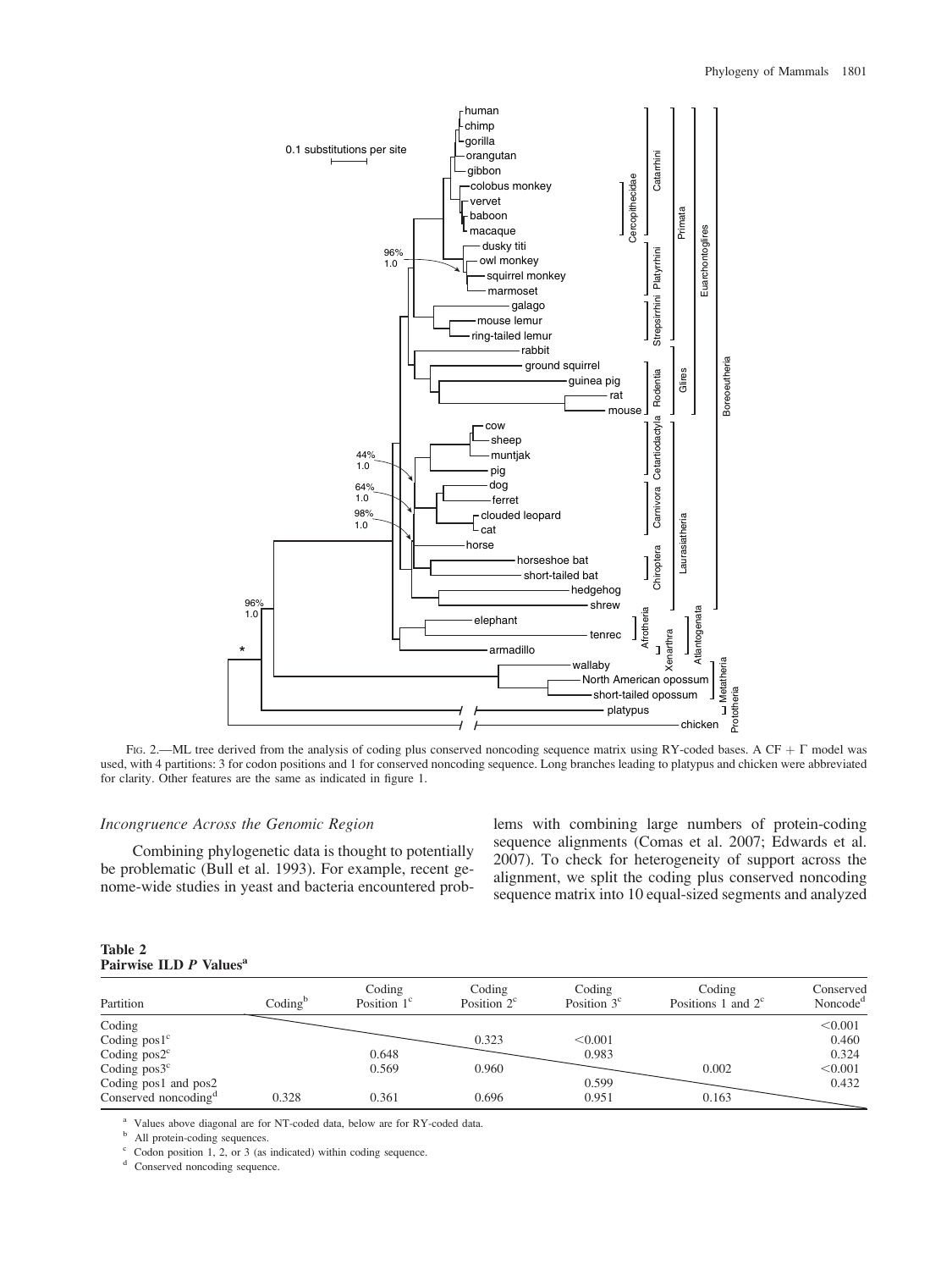

FIG. 3.—ML trees for each of 10 sequential, equal-sized partitions from the coding plus conserved noncoding sequence matrix. Numbers (1–10) reflect the specific partition used. The arrangement of taxa and branches indicated in colors other than black vary among partitions. Nodes annotated with hollow circles have less than 50% bootstrap proportions, those with shaded circles have 50% to 75% bootstrap proportions, and those with solid circles have 75% bootstrap proportions or greater. Branches that are the same in all trees are indicated in black, with some collapsed to higher level taxa for simplicity.

each with ML (fig. 3 and table 3). Although we found support for the Atlantogenata hypothesis with all 10 segments, there was considerable variation in the strength of that support, with some segments providing much larger shares of the overall support. One segment (6; see table 3 and fig. 3) did not contain any armadillo sequence (due to a gap in the BAC map) and thus could not provide support for the placental root. There was considerable heterogeneity of support among the segments for some other clades as well. Laurasiatheria was generally not well resolved in any of our analyses, and orders within Laurasiatheria did not have a consistent relationship among the different segments. The relationship between the marsupials and platypus varied as well, perhaps because of the long branches and poor taxon sampling of only one monotreme. Additionally, the relationships among owl monkey, marmoset, and squirrel monkey differed among partitions, though with weak support (discussed further below). A majority of segments supported Marsupionta, though overall support was strongly in favor of Theria (figs. 2 and 3).

# Missing Data

Missing data have been considered a source of systematic error in phylogenetic analyses (Huelsenbeck 1991; Kearney 2002), although some simulation studies suggest

Table 3 Relative Likelihood Support for Placental Root across Coding Plus Conserved Noncoding Sequence Matrix

|                   | Partition |     |     |     |     |     |     |      |     |     |       |                       |               |
|-------------------|-----------|-----|-----|-----|-----|-----|-----|------|-----|-----|-------|-----------------------|---------------|
|                   |           |     |     |     |     |     |     |      | Q   | 10  | Total | Combined <sup>b</sup> | $SH$ Test $P$ |
| Atlantogenata     |           |     |     |     | U   | n/a | U   |      |     |     |       |                       | Best          |
| Epitheria         | 4.5       | 1.7 | 2.9 | 9.1 | 3.9 | n/a | 1.0 | 16.7 |     | 8.0 | 56.0  | 69.4                  | < 0.0001      |
| Exafroplacentaila | 4.5       | 1.8 | 0.5 | 7.9 | 3.8 | n/a | 1.6 | 16.9 | 6.6 | 6.7 | 50.3  | 62.9                  | < 0.0001      |

NOTE.—n/a, not applicable.

Partition 6 contains a region where there is incomplete armadillo sequence, so no placental root can be inferred.

<sup>b</sup> Likelihood score for entire coding plus conserved noncoding sequence matrix with 4 partitions for model parameters (3 for codon position and 1 for conserved noncoding).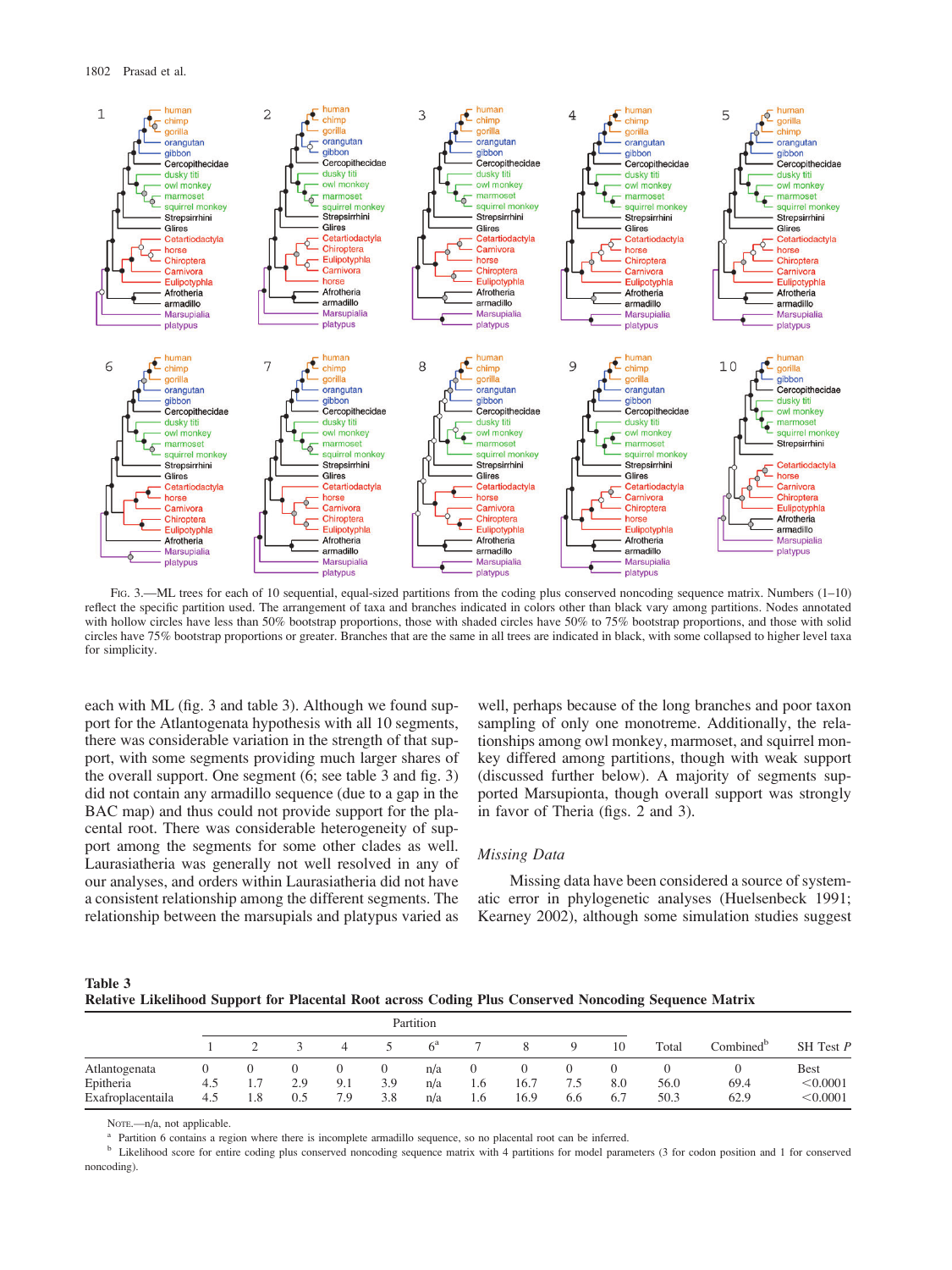that missing data should not be a problem for data sets with sufficient characters to provide robust signal (Rosenberg and Kumar 2003; Philippe et al. 2004, 2005; Wiens 2005). The coding sequence alignment had 11% missing data (including indels and sequencing gaps). To test if the missing data were biasing our analyses, we performed ILD tests on the RY-coded coding sequence partition, comparing alignment columns with gaps in 3 or fewer species and those with gaps in more than 3 species; no significant differences were seen ( $P = 0.591$ , supplementary table 1, Supplementary Material online). Similar results were obtained when the same analysis was performed with the RY-coded conserved noncoding sequence partition ( $P =$ 0.627). Finally, to see if additional missing data would strongly affect the analysis, we randomly deleted 25% of nongap bases from the coding plus conserved noncoding sequence matrix and observed no effect on the resulting ML tree, other than slightly changing the bootstrap support for a few branches (data not shown).

#### Alignment Guide Tree

We also analyzed a matrix consisting of all TBAaligned sequence (containing 1,798,347 human bases). Because of computational constraints, we analyzed this data set only by maximum parsimony and ML methods. The trees derived from these analyses were almost completely resolved; however, by permuting the alignment guide tree, we were able to change the relative arrangement of those branches showing 100% bootstrap support in this analysis. Using only the conserved and protein-coding portions of the alignment yielded a tree with fewer well-resolved branches; however, branches with  $>70\%$  bootstrap support were resistant to permutations of the alignment guide tree. Notably, the only branches with bootstrap proportions  $<$ 70% were the interordinal branches within Laurasiatheria. These results confirm that difficult-to-resolve branches are more susceptible to biases introduced by aligning less-conserved sequences and that biases due to alignment guide trees can be largely controlled by only considering conserved sequences and strongly supported branches. To control for any possible effect of the alignment guide tree on our phylogenetic analysis, we permuted the alignment guide tree and reanalyzed the data for all controversial branches to confirm that the alignment guide tree was not biasing the results.

# Individual Taxa Euarchontoglires

The primate portion of the tree was strongly supported regardless of the partition or alignment guide tree used with the exception of the *Homo–Pan–Gorilla* group, which had insufficient informative changes in the RY-coded coding sequence partition to resolve (fig 1). However, when transitions are included, there is sufficient signal and 100% support for the sister relationship between chimpanzees and humans (supplementary fig. 1, Supplementary Material online). The major primate clades (including Catarrhini, Platyrrhini, and Strepsirrhini) were all supported at 100% by ML, Bayesian, Neighbor-Joining, and maximum parsimony approaches. These results largely agree with other recently reported molecular phylogenies for the primates (Barroso et al. 1997; Goodman et al. 1998; Poux and Douzery 2004; Ray et al. 2005; Opazo et al. 2006), with the exception of the relationships within Cebidae (marmoset, squirrel monkey, and owl monkey) (Barroso et al. 1997). Molecular systematic studies have disagreed on the arrangement of these 3 taxa. We find support for the association of squirrel monkey with marmoset. Although we see consistent support for this association regardless of alignment guide tree, RY- or nucleotide-coding, or tree inference algorithm, bootstrap proportions are relatively weak, and the support varies across the genomic region under study (fig. 3). The monophyly of both Glires and Euarchontoglires was strongly supported by Bayesian, ML, and maximum parsimony approaches, as in other recent studies (Thomas et al. 2003; Douzery and Huchon 2004); note that this is in sharp contrast to the results of Misawa and Janke (2003). Notably, Neighbor-Joining support for Glires and Euarchontoglires was also strong (bootstrap proportion 91%, supplementary fig. 5, Supplementary Material online) in contrast to the Neighbor-Joining results of Wildman et al. (2007), who used whole-genome shotgun sequence data; this is potentially explained by the much greater taxon sampling afforded by our data set. The placement of guinea pig securely within Rodentia is also strongly supported by our data (SH test  $P < 0.0001$  excluding guinea pig as an outgroup to the other rodents), in agreement with others (Sullivan and Swofford 2004); this result holds when the alignment guide tree is permuted to place guinea pig outside the rodents.

# Laurasiatheria

Within Laurasiatheria, there has been considerable disagreement about the arrangement and composition of the historical order Insectivora, although most recent molecular studies divide up this group among several orders, with tenrec falling in Afrotheria (Stanhope et al. 1998; Lin et al. 2002; Nishihara et al. 2006) and shrew and Erinaceous hedgehogs falling in Eulipotyphla (within Laurasiatheria) (Madsen et al. 2001; Murphy, Eizirik, Johnson, et al. 2001; Lin et al. 2002; Malia et al. 2002; Amrine-Madsen et al. 2003). Many studies of mitochondrial DNA have placed the Eulipotyphlans at the root of Placentalia, probably because of the unusually high AT content of their mitochondrial genomes; however, recent studies with greater taxon sampling and more complex models have also placed them in Laurasiatheria (Waddell, Cao, et al. 1999; Arnason et al. 2002; Lin et al. 2002; Gibson et al. 2005; Kjer and Honeycutt 2007). Our Neighbor-Joining tree has Eulipotyphla at the root of Placentalia, but this may be a consequence of the long-branch lengths of the 2 Eulipotyphlans (hedgehog and shrew) represented in our data set (fig. 2 and supplementary fig. 5, Supplementary Material online). Using ML, Bayesian, and maximum parsimony approaches, our analyses consistently place Eulipotyphla at the root of Laurasiatheria, as do most other recent studies (fig. 2 and supplementary figs. 3 and 5; Supplementary Material online) (Murphy, Eizirik, O'Brien, et al. 2001; Waddell et al.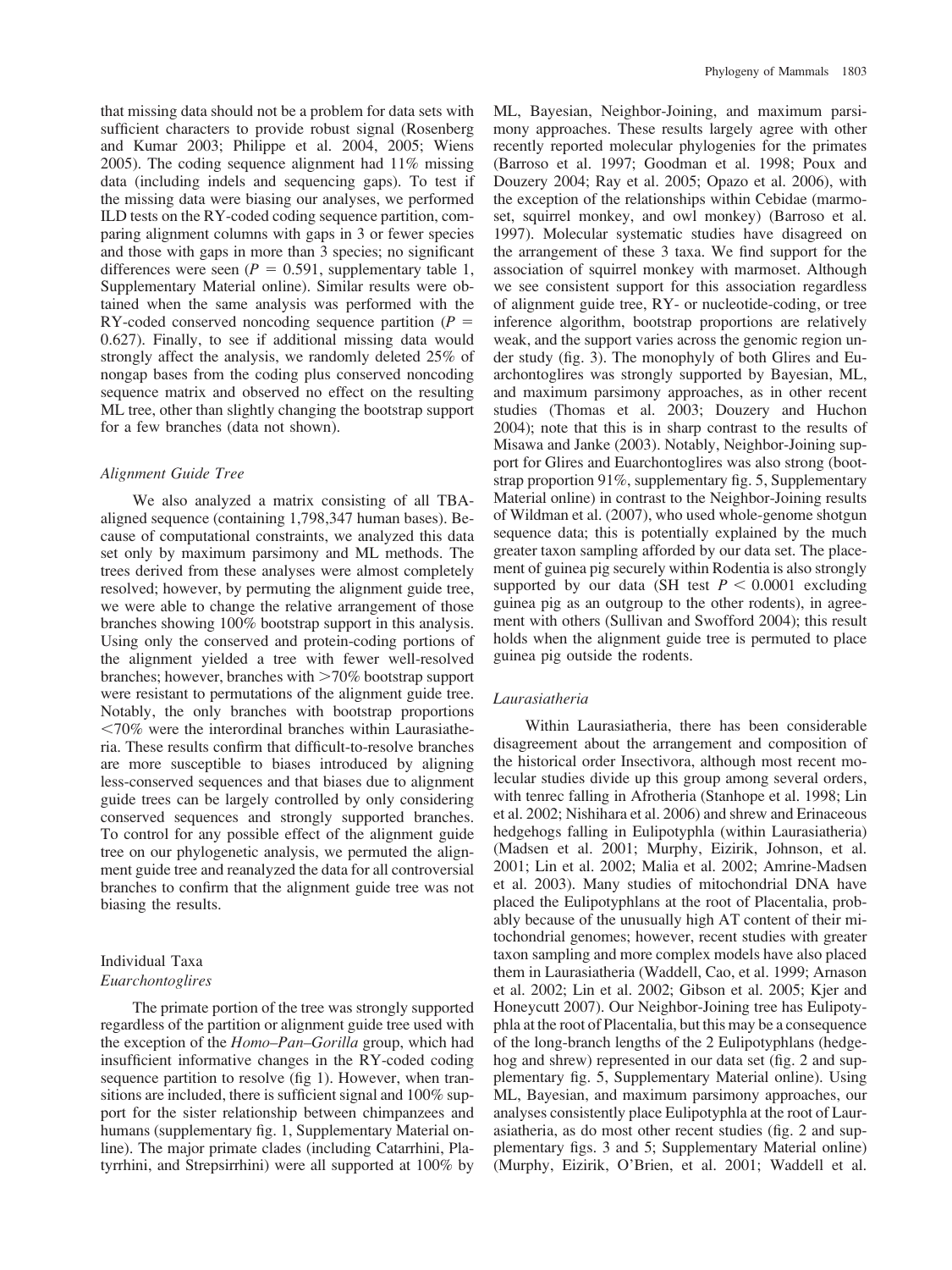2001; Arnason et al. 2002; Scally et al. 2002; Amrine-Madsen et al. 2003; Waddell and Shelley 2003; Nishihara et al. 2006; Nikolaev et al. 2007).

The placement of Perissodactyla, represented here by the horse, has been another source of controversy. Usually, this group is placed either sister to Cetartiodactyla (Murphy, Eizirik, Johnson, et al. 2001; Lin et al. 2002) or sister to Carnivora (Murphy, Eizirik, O'Brien, et al. 2001; Arnason and Janke 2002; Amrine-Madsen et al. 2003), in most cases with weak support (Waddell, Cao, et al. 1999). Schwartz et al. (2003) found a single transposon insertion supporting the Perissodactyla–Carnivora association; meanwhile, Nishihara et al. (2006) found a single transposon insertion supporting a Perissodactyla–Carnivora association and 5 insertions supporting a Perissodactyla–Chiroptera–Carnivora (Pegasoferae, Nishihara et al. 2006) association (i.e., excluding the traditional Perissodactyla–Cetartiodactyla association of hoofed mammals that we see with this analyses). Of note, Nishihara et al. (2006) did also find one transposon insertion that conflicted with the Pegasoferae hypothesis. Even with the large number of characters analyzed here, we only found weak bootstrap support for the placement of Perissodactyla (fig. 2), although it tended to associate closest with the Cetartiodactylans and secondarily with the Carnivores. Across the region, support for the arrangement of orders varied significantly, with only segments 4, 5, and 10 agreeing and none of the segments agreeing with the ML tree for the entire matrix (fig. 3). Thus, the arrangement of orders within Laurasiatheria appears to be difficult to resolve even with large amounts of sequence data and reasonably large numbers of species represented. We further found that the relative arrangement of Laurasiatherian orders was highly sensitive to alignment guide tree artifacts, though not in a predictable way. Using the coding plus conserved noncoding sequence matrix, we performed SH tests with the 5 most supported Laurasiatherian trees from the literature; none could be excluded with high confidence, and this likely is due, in part, to the short branches separating Laurasiatherian orders. Perhaps with increased taxon sampling, this problem will be more tractable. It may be that a strong nonphylogenetic signal or incomplete lineage sorting is obscuring the interordinal relationships within Laurasiatheria. Methods that treat gene trees and species trees simultaneously, such as that described by Liu and Pearl (2007), might also be able to better resolve such regions.

## Theria

Although considered a mammal, the phylogenetic placement of monotremes has long been controversial. The hierarchical placement of monotremes as an outgroup of the other mammals has been challenged by molecular and morphological studies that placed Monotremata as a sister group to the marsupials in a clade called Marsupionta (Janke et al. 1996, 1997). Our results, however, agree with recent molecular studies that yielded significant evidence (including coding indels) in support of the monophyly of Theria (placental mammals and marsupials), with the monotremes as the first branch of the mammalian tree (Killian et al. 2001; Phillips and Penny 2003; van Rheede



Fig. 4.—Three possible roots for Placentalia. SH test results from the coding plus conserved noncoding sequence matrix for both nucleotideand RY-coded matrices. (A) Hypothesis rooting Placentalia between Xenarthra and Epitheria (Boreoeutheria  $+$  Afrotheria). (B) Hypothesis rooting Placentalia between Afrotheria and Exafroplacentalia (Boreoeutheria + Afrotheria). (C) Hypothesis rooting Placentalia between Boreoeutheria and Atlantogenata (Afrotheria  $+$  Xenarthra).

et al. 2006). We find strong bootstrap support  $(≥94\%$ , see figs. 1 and 2) for Theria by Neighbor-Joining, maximum parsimony, Bayesian, and ML approaches, and SH tests with nucleotide-coded data just reach significance  $(P =$ 0.0251) in excluding Marsupionta with the coding plus conserved noncoding sequence matrix. However, there is significant heterogeneity of support for Theria across the region, and a majority of the segments (6/10) support Marsupionta (fig. 3). These findings are consistent with other recent molecular and morphological analyses that supported the monophyly of Theria (Hu et al. 1997; Phillips and Penny 2003; van Rheede et al. 2006) but illustrate the difficulty of determining the relationships between these clades.

#### Placentalia

Although the nucleotide-coded protein-coding sequence partition failed to resolve the root of Placentalia (ML bootstrap  $<60\%$ , supplementary fig. 1, Supplementary Material online), the RY-coded coding sequence partition supports an Atlantogenatan root (fig. 1). Adding the conserved noncoding partition provides high statistical support for Atlantogenata, both with nucleotide- and RYcoded data (figs. 2 and 4). Bootstrap support of 100% is seen with all model-based approaches used (including ML, Bayesian, Neighbor-Joining, and minimum evolution supplementary figs. 4 and 5). SH tests using the coding plus conserved noncoding sequence matrix exclude Epitheria and Exafroplacentalia, with the results significant past the limits of PAUP and CONSEL ( $P < 0.0001$ ) (fig. 4). Because of the limited number of Afrotherian and Atlantogenatan species in this study, some caution is warranted in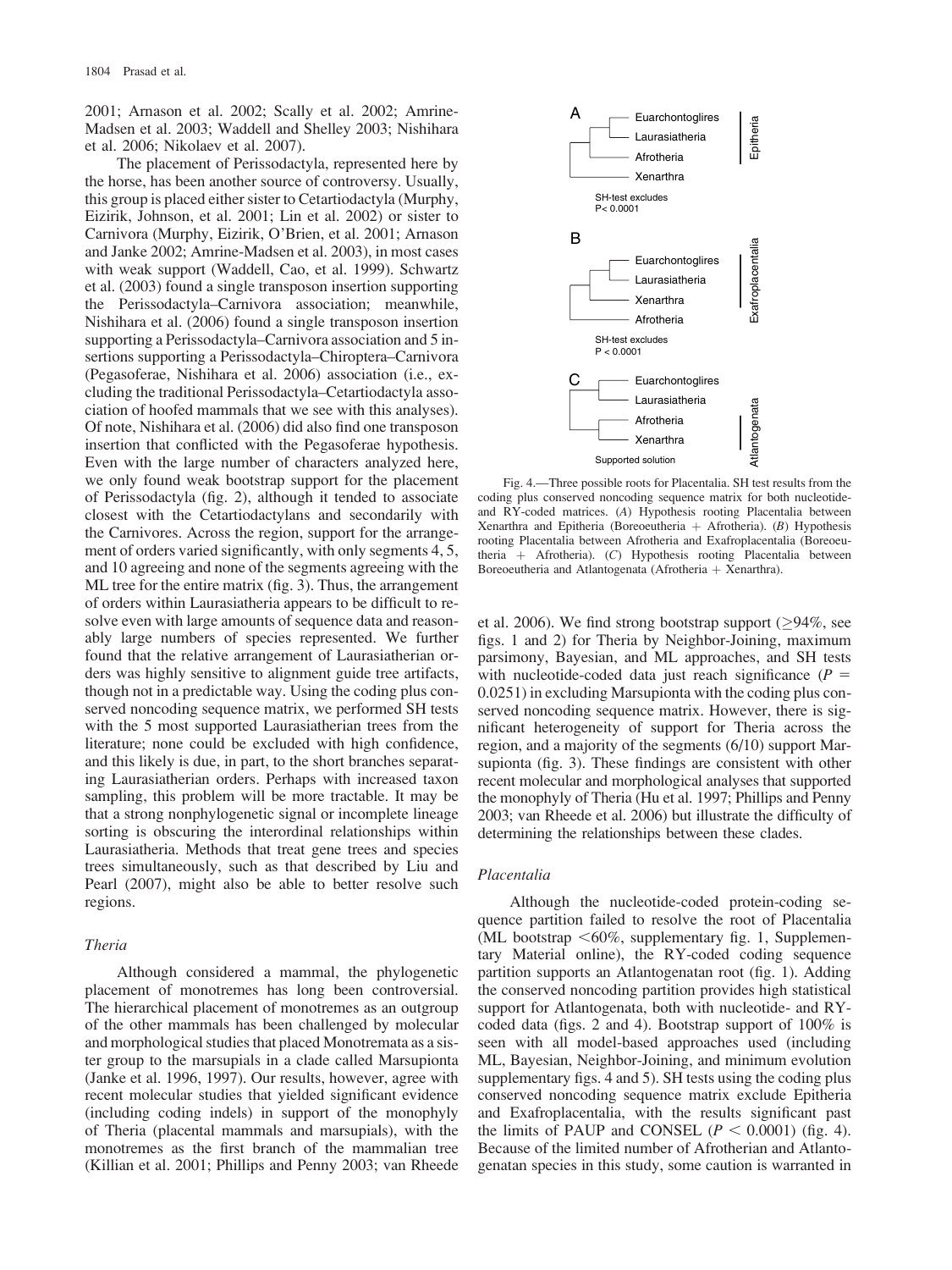interpreting these results. Maximum parsimony analysis of the nucleotide-coded coding sequence partition supports an Epitherian root (e.g., fig. 4A), but when codon third position sites are removed or the sequence is RY-coded, bootstrap support is reduced to  $\leq 50\%$ . Maximum parsimony analysis of the coding plus conserved noncoding sequence partition also weakly supports Epitheria (supplementary fig. 4).

To exclude the influence of biases introduced by the alignment guide tree, we realigned the sequences using a guide tree based on the highest likelihood tree constrained to each possible root, then repeated the likelihood analysis. In all cases, the ML tree derived from the coding plus conserved noncoding sequence matrix was rooted between Atlantogenata and Boreoeutheria with 100% bootstrap support and highly significant SH test results ( $P < 0.001$ ). Because tenrec has a significantly longer branch length with these data than elephant or armadillo, we tried individually removing tenrec and elephant. With either tenrec or elephant missing, we still saw  $\geq$ 99% ML bootstrap support for Atlantogenata. We also separated the coding plus conserved noncoding sequence matrix into 10 equally sized partitions and analyzed each separately (fig. 3). Although the likelihood values for Atlantogenata varied significantly among the partitions, all partitions supported an Atlantogenatan root (table 3).

These results agree with some other recent large-scale analyses on mostly independent data sets (e.g., Hallstrom et al. [2007]; Murphy et al. [2007]; and Wildman et al. [2007]) but conflict with the findings of Nikolaev et al. (2007), Nishihara et al. (2007), and Kriegs et al. (2006). Kriegs et al. (2006) found 2 transposon insertions in Afrotheria and Boreoeutheria that were not found in armadillo or sloth. These transposon sequences are quite old, and the flanking sequence is not well conserved. Thus, the transposon-associated sequences may have mutated out of recognition in the 30 Myr from the placental root to the divergence of armadillo and sloth; alternatively, multiple transposon insertions may have occurred in Afrotheria and Boreoeutheria (Springer et al. 2003; Kriegs et al. 2006; Murphy et al. 2007). Homoplasy for transposon insertions due to targeted insertions or lineage sorting on short branches, though presumably rare, has been reported (Pecon-Slattery et al. 2004; van de Lagemaat et al. 2005; Yu and Zhang 2005; Nishihara et al. 2006) and could also explain these results.

Nikolaev et al. (2007) analyzed amino acid and conserved noncoding genomic sequences from 14 species to examine the root of Placentalia. Using ML analyses of conserved noncoding sequence from the ENCODE pilot project regions ([http://www.genome.gov/10005107\)](http://www.genome.gov/10005107), they exclude the Epitheria hypothesis and, separately, use amino acid sequences derived from the same regions to exclude the Atlantogenata hypothesis. Notably, analyses using their largest data set (conserved noncoding sequence) failed to differentiate between rooting Placentalia at Atlantogenata or Exafroplacentalia. Additionally, their limited taxon and outgroup sampling argues for caution in interpreting the final results (Delsuc et al. 2002); for example, when we only analyzed data from the 14 species studied by Nikolaev et al. (2007), we still found support for Atlantogenata as the root, although the bootstrap support was weak.

The data used in our analysis contain significantly more taxa, both ingroup and outgroup, than other recent largescale nucleotide-based analyses, and this may affect the results significantly.

#### Summary

In summary, we used a comparative sequence data set that contains a remarkably large number of conserved bases to derive a phylogeny that provides additional evidence to resolve some of the controversial branches in the mammalian lineage. We find significant support for an Atlantogenatan root of Placentalia, as well as additional evidence for the monophyly of Theria. Our studies highlight the difficulties in resolving some very short mammalian branches (e.g., interordinal relationships within Laurasiatheria), even with large amounts of data. Our work further illustrates the value of large genomic sequence data sets for improving the resolution of phylogenetic trees, in this case, to clarify some of the remaining ambiguities within the mammalian tree. Sequences from an increasing number of mammalian taxa should help to resolve the remaining ambiguities associated with the short branches within and between the placental orders.

#### Supplementary Material

Supplementary figures 1–6 and table 1 are available at Molecular Biology and Evolution online [\(http://www.](http://www.mbe.oxfordjournals.org/) [mbe.oxfordjournals.org/\)](http://www.mbe.oxfordjournals.org/).

#### Acknowledgments

We thank Adam Siepel and Webb Miller for helpful comments about this manuscript. We also thank members of the NISC Comparative Sequencing Program (particularly B. Blakesley, G. Bouffard, J. McDowell, B. Maskeri, M. Park, N. Hanson, and P. Thomas) for providing leadership in the generation of the comparative sequence data analyzed here. We also thank Associate Editor Scott Edwards and 2 anonymous reviewers for unusually thorough and helpful comments that ultimately resulted in a significantly improved manuscript. This research was supported in part by the Intramural Research Program of the National Human Genome Research Institute, National Institutes of Health.

#### Literature Cited

- Amrine-Madsen H, Koepfli KP, Wayne RK, Springer MS. 2003. A new phylogenetic marker, apolipoprotein B, provides compelling evidence for eutherian relationships. Mol Phylogenet Evol. 28:225–240.
- Aparicio S, Chapman J, Stupka E, et al. (41 co-authors). 2002. Whole-genome shotgun assembly and analysis of the genome of Fugu rubripes. Science. 297:1301–1310.
- Arnason U, Adegoke JA, Bodin K, Born EW, Esa YB, Gullberg A, Nilsson M, Short RV, Xu X, Janke A. 2002. Mammalian mitogenomic relationships and the root of the eutherian tree. Proc Natl Acad Sci USA. 99:8151–8156.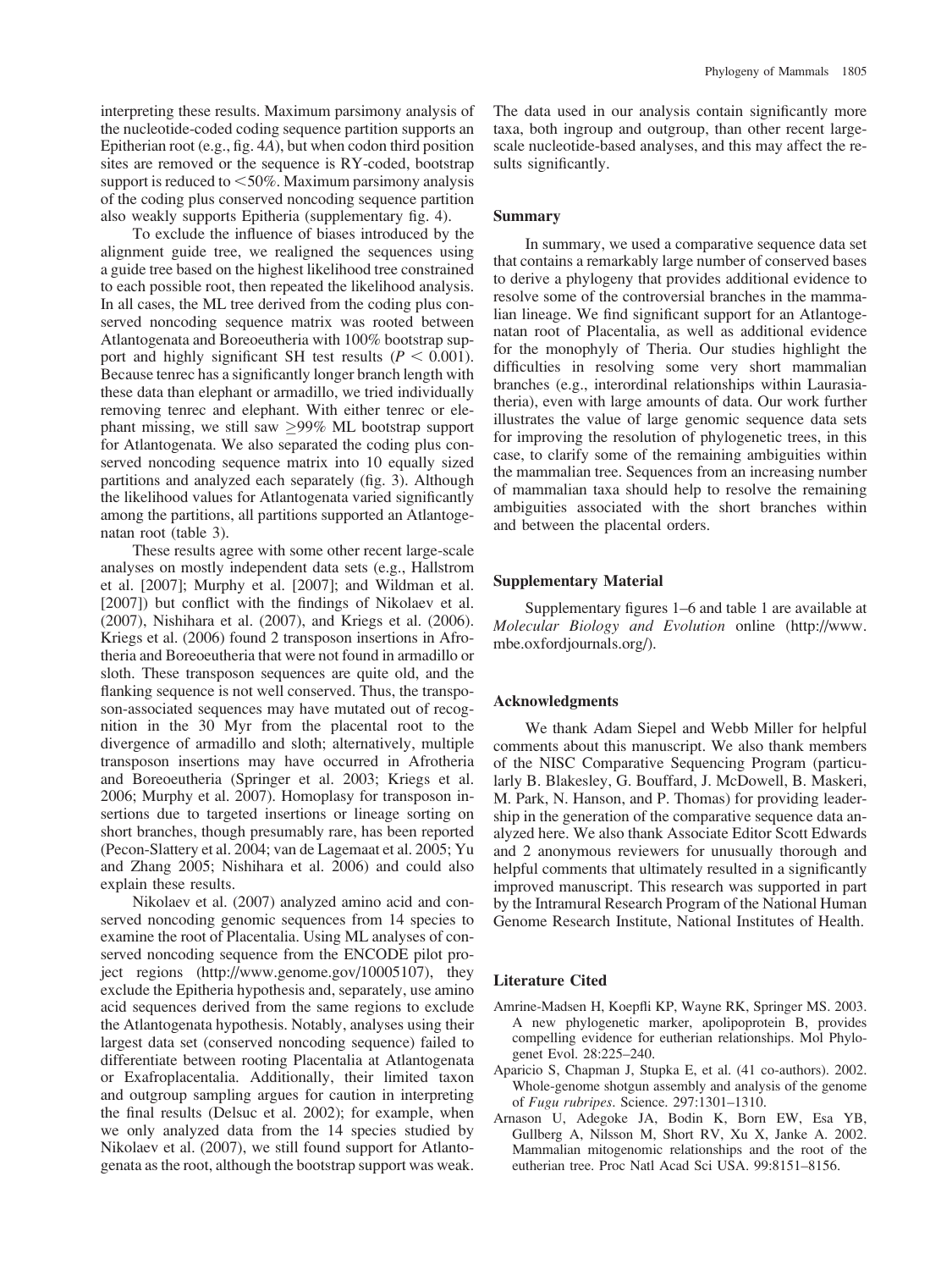- Arnason U, Janke A. 2002. Mitogenomic analyses of eutherian relationships. Cytogenet Genome Res. 96:20–32.
- Barroso CML, Schneider H, Schneider MPC, Sampaio I, Harada ML, Czelusniak J, Goodman M. 1997. Update on the phylogenetic systematics of new world monkeys: further DNA evidence for placing the pygmy marmoset (*Cebuella*) within the genus Callithrix. Int J Primatol. 18:651–674.
- Bashir A, Ye C, Price AL, Bafna V. 2005. Orthologous repeats and mammalian phylogenetic inference. Genome Res. 15:998–1006.
- Blakesley RW, Hansen NF, Mullikin JC, et al. (22 co-authors). 2004. An intermediate grade of finished genomic sequence suitable for comparative analyses. Genome Res. 14:2235–2244.
- Blanchette M, Kent WJ, Riemer C, et al. (12 co-authors). 2004. Aligning multiple genomic sequences with the threaded blockset aligner. Genome Res. 14:708–715.
- Boissinot S, Entezam A, Young L, Munson PJ, Furano AV. 2004. The insertional history of an active family of L1 retrotransposons in humans. Genome Res. 14:1221–1231.
- Bull JJ, Huelsenbeck JP, Cunningham CW, Swofford DL, Waddell PJ. 1993. Partitioning and combining data in phylogenetic analysis. Syst Biol. 42:384–397.
- Castresana J. 2000. Selection of conserved blocks from multiple alignments for their use in phylogenetic analysis. Mol Biol Evol. 17:540–552.
- Chaisson MJ, Raphael BJ, Pevzner PA. 2006. Microinversions in mammalian evolution. Proc Natl Acad Sci USA. 103: 19824–19829.
- Chen JM, Stenson PD, Cooper DN, Ferec C. 2005. A systematic analysis of LINE-1 endonuclease-dependent retrotranspositional events causing human genetic disease. Hum Genet. 117:411–427.
- Clamp M, Cuff J, Searle SM, Barton GJ. 2004. The Jalview Java alignment editor. Bioinformatics. 20:426–427.
- Comas I, Moya A, Gonzalez-Candelas F. 2007. From phylogenetics to phylogenomics: the evolutionary relationships of insect endosymbiotic gamma-proteobacteria as a test case. Syst Biol. 56:1–16.
- Cope ED. 1889. The Edentata of North America. Am Nat. 23:657–664.
- Cunningham CW. 1997. Can three incongruence tests predict when data should be combined? Mol Biol Evol. 14:733–740.
- Delsuc F, Scally M, Madsen O, Stanhope MJ, de Jong WW, Catzeflis FM, Springer MS, Douzery EJ. 2002. Molecular phylogeny of living xenarthrans and the impact of character and taxon sampling on the placental tree rooting. Mol Biol Evol. 19:1656–1671.
- Douady CJ, Delsuc F, Boucher Y, Doolittle WF, Douzery EJ. 2003. Comparison of Bayesian and maximum likelihood bootstrap measures of phylogenetic reliability. Mol Biol Evol. 20:248–254.
- Douzery EJ, Huchon D. 2004. Rabbits, if anything, are likely Glires. Mol Phylogenet Evol. 33:922–935.
- Edwards SV, Liu L, Pearl DK. 2007. High-resolution species trees without concatenation. Proc Natl Acad Sci USA. 104:5936–5941.
- Felsenstein J. 2007. PHYLIP (phylogeny inference package). Distributed by the author. Seattle (WA): Department of Genome Sciences, University of Washington.
- Gibson A, Gowri-Shankar V, Higgs PG, Rattray M. 2005. A comprehensive analysis of mammalian mitochondrial genome base composition and improved phylogenetic methods. Mol Biol Evol. 22:251–264.
- Goodman M, Porter CA, Czelusniak J, Page SL, Schneider H, Shoshani J, Gunnell G, Groves CP. 1998. Toward a phylogenetic classification of primates based on DNA evidence

complemented by fossil evidence. Mol Phylogenet Evol. 9:585–598.

- Guindon S, Gascuel O. 2003. A simple, fast, and accurate algorithm to estimate large phylogenies by maximum likelihood. Syst Biol. 52:696–704.
- Hallstrom BM, Kullberg M, Nilsson MA, Janke A. 2007. Phylogenomic data analyses provide evidence that Xenarthra and Afrotheria are sister groups. Mol Biol Evol. 24: 2059–2068.
- Hillis DM, Pollock DD, McGuire JA, Zwickl DJ. 2003. Is sparse taxon sampling a problem for phylogenetic inference? Syst Biol. 52:124–126.
- Hu Y, Wang Y, Luo Z, Li C. 1997. A new symmetrodont mammal from China and its implications for mammalian evolution. Nature. 390:137–142.
- Huelsenbeck JP. 1991. When are fossils better than extant taxa in phylogenetic analysis? Syst Zool. 40:458–469.
- International Human Genome Sequencing Consortium. 2001. Initial sequencing and analysis of the human genome. Nature. 409:860–921.
- Janke A, Gemmell NJ, Feldmaier-Fuchs G, von Haeseler A, Paabo S. 1996. The mitochondrial genome of a monotreme– the platypus (Ornithorhynchus anatinus). J Mol Evol. 42: 153–159.
- Janke A, Xu X, Arnason U. 1997. The complete mitochondrial genome of the wallaroo (Macropus robustus) and the phylogenetic relationship among Monotremata, Marsupialia and Eutheria. Proc Natl Acad Sci USA. 94:1276–1281.
- Karolchik D, Hinrichs AS, Furey TS, Roskin KM, Sugnet CW, Haussler D, Kent WJ. 2004. The UCSC table browser data retrieval tool. Nucleic Acids Res. 32:D493–D496.
- Kearney M. 2002. Fragmentary taxa, missing data, and ambiguity: mistaken assumptions and conclusions. Syst Biol. 51:369–381.
- Kent WJ, Sugnet CW, Furey TS, Roskin KM, Pringle TH, Zahler AM, Haussler D. 2002. The human genome browser at UCSC. Genome Res. 12:996–1006.
- Killian JK, Buckley TR, Stewart N, Munday BL, Jirtle RL. 2001. Marsupials and Eutherians reunited: genetic evidence for the Theria hypothesis of mammalian evolution. Mamm Genome. 12:513–517.
- Kjer KM, Honeycutt RL. 2007. Site specific rates of mitochondrial genomes and the phylogeny of eutheria. BMC Evol Biol. 7:8.
- Kluge AG, Wolf AJ. 1993. Cladistics: what's in a Name. Cladistics. 9:183–199.
- Kriegs JO, Churakov G, Kiefmann M, Jordan U, Brosius J, Schmitz J. 2006. Retroposed elements as archives for the evolutionary history of placental mammals. PLoS Biol. 4:e91.
- Lin YH, McLenachan PA, Gore AR, Phillips MJ, Ota R, Hendy MD, Penny D. 2002. Four new mitochondrial genomes and the increased stability of evolutionary trees of mammals from improved taxon sampling. Mol Biol Evol. 19:2060–2070.
- Liu L, Pearl DK. 2007. Species trees from gene trees: reconstructing Bayesian posterior distributions of a species phylogeny using estimated gene tree distributions. Syst Biol. 56:504–514.
- Madsen O, Scally M, Douady CJ, Kao DJ, DeBry RW, Adkins R, Amrine HM, Stanhope MJ, de Jong WW, Springer MS. 2001. Parallel adaptive radiations in two major clades of placental mammals. Nature. 409:610–614.
- Malia MJ Jr, Adkins RM, Allard MW. 2002. Molecular support for Afrotheria and the polyphyly of Lipotyphla based on analyses of the growth hormone receptor gene. Mol Phylogenet Evol. 24:91–101.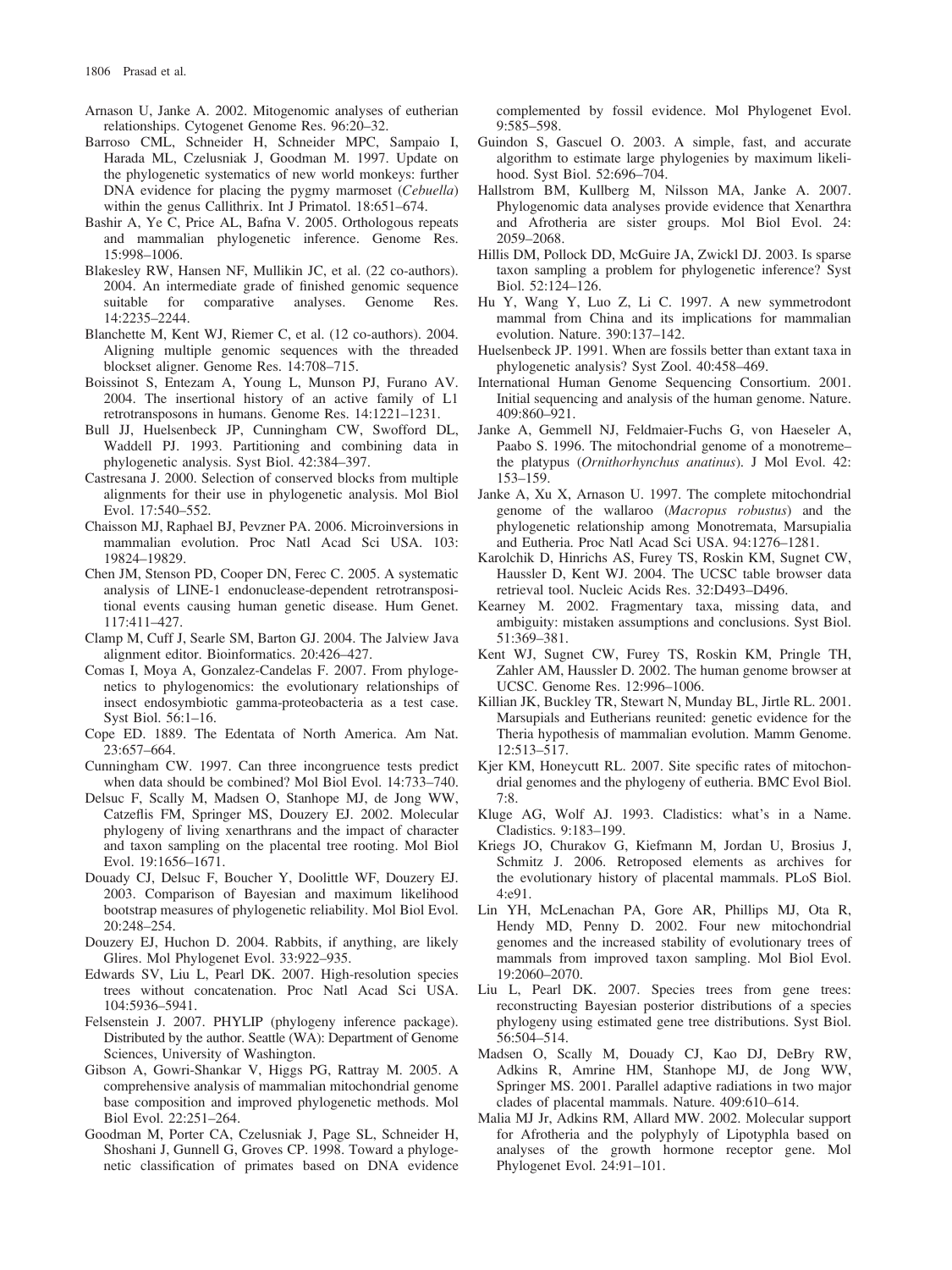- Margulies EH, Chen CW, Green ED. 2006. Differences between pair-wise and multi-sequence alignment methods affect vertebrate genome comparisons. Trends Genet. 22:187–193.
- Misawa K, Janke A. 2003. Revisiting the Glires concept—phylogenetic analysis of nuclear sequences. Mol Phylogenet Evol. 28:320–327.
- Muller J, Muller K. 2004. TREEGRAPH: automated drawing of complex tree figures using an extensible tree description format. Molecular Ecology Notes. 4:786–788.
- Murphy WJ, Eizirik E, Johnson WE, Zhang YP, Ryder OA, O'Brien SJ. 2001. Molecular phylogenetics and the origins of placental mammals. Nature. 409:614–618.
- Murphy WJ, Eizirik E, O'Brien SJ, et al. (11 co-authors). 2001. Resolution of the early placental mammal radiation using Bayesian phylogenetics. Science. 294:2348–2351.
- Murphy WJ, Pevzner PA, O'Brien SJ. 2004. Mammalian phylogenomics comes of age. Trends Genet. 20:631–639.
- Murphy WJ, Pringle TH, Crider TA, Springer MS, Miller W. 2007. Using genomic data to unravel the root of the placental mammal phylogeny. Genome Res. 17:413–421.
- Nikolaev S, Montoya-Burgos JI, Margulies EH, Rougemont J, Nyffeler B, Antonarakis SE. 2007. Early history of mammals is elucidated with the ENCODE multiple species sequencing data. PLoS Genet. 3:e2.
- Nishihara H, Hasegawa M, Okada N. 2006. Pegasoferae, an unexpected mammalian clade revealed by tracking ancient retroposon insertions. Proc Natl Acad Sci USA. 103: 9929–9934.
- Nishihara H, Okada N, Hasegawa M. 2007. Rooting the eutherian tree: the power and pitfalls of phylogenomics. Genome Biol. 8:R199.
- Nishihara H, Satta Y, Nikaido M, Thewissen JG, Stanhope MJ, Okada N. 2005. A retroposon analysis of Afrotherian phylogeny. Mol Biol Evol. 22:1823–1833.
- Nylander JAA. 2004. MrModeltest. Program distributed by the author. Uppsala (Sweden): Evolutionary Biology Centre, Uppsala University.
- Opazo JC, Wildman DE, Prychitko T, Johnson RM, Goodman M. 2006. Phylogenetic relationships and divergence times among New World monkeys (Platyrrhini, Primates). Mol Phylogenet Evol. 40:274–280.
- Pecon-Slattery J, Pearks Wilkerson AJ, Murphy WJ, O'Brien SJ. 2004. Phylogenetic assessment of introns and SINEs within the Y chromosome using the cat family felidae as a species tree. Mol Biol Evol. 21:2299–2309.
- Philippe H, Delsuc F, Brinkmann H, Lartillot N. 2005. Phylogenomics. Annu Rev Ecol Evol. 36:541–562.
- Philippe H, Snell EA, Bapteste E, Lopez P, Holland PW, Casane D. 2004. Phylogenomics of eukaryotes: impact of missing data on large alignments. Mol Biol Evol. 21: 1740–1752.
- Phillips MJ, Delsuc F, Penny D. 2004. Genome-scale phylogeny and the detection of systematic biases. Mol Biol Evol. 21:1455–1458.
- Phillips MJ, Lin YH, Harrison GL, Penny D. 2001. Mitochondrial genomes of a bandicoot and a brushtail possum confirm the monophyly of australidelphian marsupials. Proc Biol Sci. 268:1533–1538.
- Phillips MJ, Penny D. 2003. The root of the mammalian tree inferred from whole mitochondrial genomes. Mol Phylogenet Evol. 28:171–185.
- Pollard DA, Moses AM, Iyer VN, Eisen MB. 2006. Detecting the limits of regulatory element conservation and divergence estimation using pairwise and multiple alignments. BMC Bioinformatics. 7:376.
- Posada D, Crandall KA. 1998. MODELTEST: testing the model of DNA substitution. Bioinformatics. 14:817–818.
- Poux C, Douzery EJ. 2004. Primate phylogeny, evolutionary rate variations, and divergence times: a contribution from the nuclear gene IRBP. Am J Phys Anthropol. 124:1–16.
- Ray DA, Xing J, Hedges DJ, et al. (13 co-authors). 2005. Alu insertion loci and platyrrhine primate phylogeny. Mol Phylogenet Evol. 35:117–126.
- Rokas A, Carroll SB. 2005. More genes or more taxa? The relative contribution of gene number and taxon number to phylogenetic accuracy. Mol Biol Evol. 22:1337–1344.
- Rosenberg MS, Kumar S. 2003. Taxon sampling, bioinformatics, and phylogenomics. Syst Biol. 52:119–124.
- Scally M, Madsen O, Douady CJ, de Jong WW, Stanhope MJ, Springer MS. 2002. Molecular evidence for the major clades of placental mammals. J Mammal Evol. 8:239–277.
- Schwartz S, Elnitski L, Li M, Weirauch M, Riemer C, Smit A, Green ED, Hardison RC, Miller W. 2003. MultiPipMaker and supporting tools: alignments and analysis of multiple genomic DNA sequences. Nucleic Acids Res. 31:3518–3524.
- Shimamura M, Yasue H, Ohshima K, Abe H, Kato H, Kishiro T, Goto M, Munechika I, Okada N. 1997. Molecular evidence from retroposons that whales form a clade within even-toed ungulates. Nature. 388:666–670.
- Shimodaira H, Hasegawa M. 1999. Multiple comparisons of loglikelihoods with applications to phylogenetic inference. Mol Biol Evol. 16:1114–1116.
- Shoshani J, McKenna MC. 1998. Higher taxonomic relationships among extant mammals based on morphology, with selected comparisons of results from molecular data. Mol Phylogenet Evol. 9:572–584.
- Siepel A, Bejerano G, Pedersen JS, et al. (16 co-authors). 2005. Evolutionarily conserved elements in vertebrate, insect, worm, and yeast genomes. Genome Res. 15:1034–1050.
- Springer MS, de Jong WW. 2001. Phylogenetics. Which mammalian supertree to bark up? Science. 291:1709–1711.
- Springer MS, Murphy WJ, Eizirik E, O'Brien SJ. 2003. Placental mammal diversification and the cretaceous-tertiary boundary. Proc Natl Acad Sci USA. 100:1056–1061.
- Springer MS, Stanhope MJ, Madsen O, de Jong WW. 2004. Molecules consolidate the placental mammal tree. Trends Ecol Evol. 19:430–438.
- Stamatakis A. 2006. RAxML-VI-HPC: maximum likelihoodbased phylogenetic analyses with thousands of taxa and mixed models. Bioinformatics. 22:2688–2690.
- Stanhope MJ, Waddell VG, Madsen O, de Jong W, Hedges SB, Cleven GC, Kao D, Springer MS. 1998. Molecular evidence for multiple origins of Insectivora and for a new order of endemic African insectivore mammals. Proc Natl Acad Sci USA. 95:9967–9972.
- Sullivan J, Swofford DL. 2004. Are guinea pigs rodents? The importance of adequate models in molecular phylogenetics. J Mammal Evol. 4:77–86.
- Swofford DL. 2003. PAUP\*: Phylogenetic analyisis using parsimony (\*and other methods). Sunderland (MA): Sinauer Associates.
- Thomas JW, Prasad AB, Summers TJ, Lee-Lin SQ, Maduro VV, Idol JR, Ryan JF, Thomas PJ, McDowell JC, Green ED. 2002. Parallel construction of orthologous sequence-ready clone contig maps in multiple species. Genome Res. 12: 1277–1285.
- Thomas JW, Touchman JW, Blakesley RW, et al. (71 coauthors). 2003. Comparative analyses of multi-species sequences from targeted genomic regions. Nature. 424: 788–793.
- van de Lagemaat LN, Gagnier L, Medstrand P, Mager DL. 2005. Genomic deletions and precise removal of transposable elements mediated by short identical DNA segments in primates. Genome Res. 15:1243–1249.